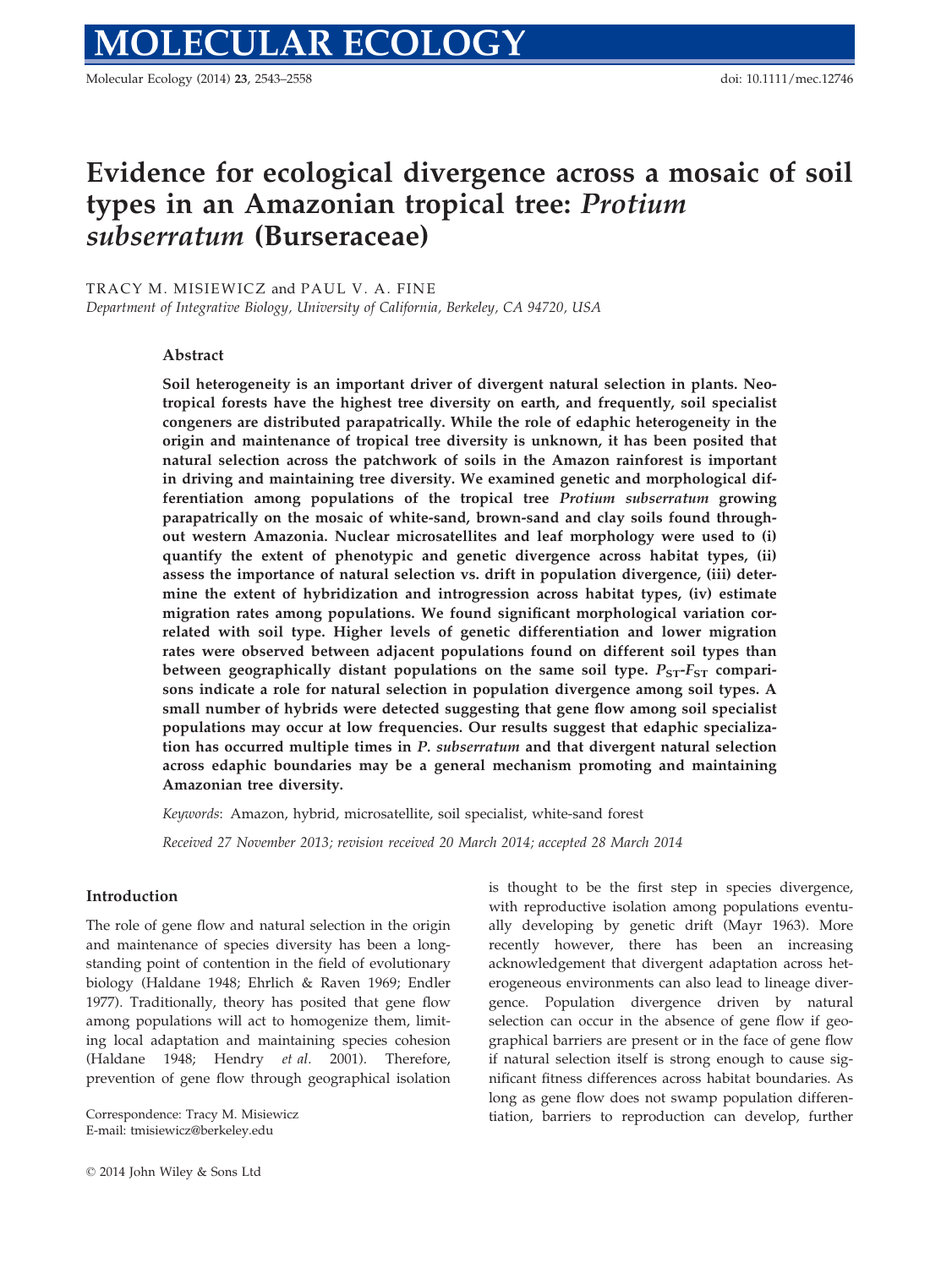promoting population divergence and eventually leading to irreversible reproductive isolation (Rundle & Nosil 2005; Nosil 2012).

Genetic differentiation across heterogeneous environments has been well documented in temperate plant populations with some of the best-known examples stemming from local adaption to variable soils (Antonovics & Bradshaw 1970; Rosenthal et al. 2005; Anacker et al. 2011). This suggests that specialization across edaphically heterogeneous environments could result from selective pressures that are strong enough to promote population-level divergence even when plant populations are not geographically isolated. Nevertheless, gene flow can become limited among populations for many other reasons, and a variety of evolutionary processes can result in genetic heterogeneity across populations (Latta 2004). The processes of genetic drift and natural selection, however, are predicted to leave markedly different genetic signatures across populations. Drift is expected to generate stochastic population genetic structure, which will correlate with geographical distance when it is sufficient to limit migration and gene flow between populations (Latta 2004). Alternatively, if natural selection is important in population divergence, then we expect to see a pattern of 'isolation by adaptation' (IBA) (Nosil et al. 2007, 2009). The expected signal for IBA is similar to that of isolation by distance except that the level of population differentiation is dictated by environmental similarity as opposed to geographical proximity. Theory predicts that when differential adaptation across ecological gradients leads to a reduction in gene flow, populations found in differing habitats will experience lower effective migration rates and greater genetic differentiation than populations found in ecologically similar habitats. Reproductive isolation, either driven or reinforced by natural selection over a long period of time, will eventually have a genome-wide effect on allele frequencies (Grahame et al. 2006; Nosil et al. 2009; Thibert-Plante & Hendry 2010). Therefore, we can begin to discern the relative importance of these two forces in driving and maintaining differentiation by comparing patterns of genetic divergence relative to variables proximate to genetic drift (Euclidean distance) and natural selection (morphological and environmental variables) (Hendry & Taylor 2004; Nosil et al. 2007).

The lowland Amazon rainforest has the highest tree diversity in the world and is also characterized by steep soil gradients yet explanations for the origin of Amazonian species have typically revolved around hypotheses of nonecologically based divergence by genetic drift (reviewed in Haffer 2008). More recently, an alternative hypothesis of tropical tree speciation that is driven and/or maintained by natural selection across ecologi-

cal boundaries has also been gaining attention in part due to the observation that congeners across diverse plant families are often occur with parapatric distributions on different soil types (Gentry 1988; Tuomisto et al. 1995; Fine et al. 2005, 2010).

Amazonian soils can strongly differ with regard to abiotic factors such as particle size, nutrient content and moisture level, and these differences can have a direct effect on trees found in different edaphic environments (Pregitzer et al. 2010; Smith et al. 2011). Moreover, physical and microclimatic variation among edaphically differentiated forest patches may influence the spatial organization of other organisms (Sääksjärvi et al. 2004; Álvarez Alonso et al. 2013). As a result, biotic interactions in the form of seed dispersal, herbivory, pollination services or pathogen prevalence may interact with abiotic differences to further magnify natural selection across ecological gradients for tropical trees. Yet, while correlations between edaphic shifts and lineage divergence have been demonstrated in a broader phylogenetic context (Fine et al. 2005), very few studies have investigated the importance of edaphic heterogeneity in tropical tree diversification at finer taxonomic scales.

Peru's Amazonian lowland rainforest provides an ideal system to examine the role of divergent natural selection in tree diversification because it contains a patchwork of dramatically different soil types each home to distinct tree communities (Fine et al. 2005, 2010).

The genus Protium (Burseraceae) is known to occur on a variety of soil types throughout the Neotropics (Daly 1987). It is a diverse clade of approximately 140 species of trees with around 100 species found in the lowland Amazon Basin, many of which are soil specialists (Fine et al. 2005). Edaphic specialization has evolved independently multiple times within the genus, and species adapted to particular soil types exhibit slower growth and higher mortality when grown outside their respective habitats (Fine et al. 2006). This supports the idea that physiological trade-offs accompany adaptations to alternative soil types (Fine et al. 2004). Protium subserratum (Engl.) is one of the few soil generalists in the genus, although the taxon is more accurately described as an incipient species complex with genetically and morphologically differentiated populations endemic to white-sand and non-white-sand soils (Daly & Fine 2011).

A recent phylogeographical study suggested that populations of P. subserratum found on white-sand forests that were separated by over 200 km were more genetically similar to one another than to populations found on brown-sand and clay soils and that some haplotypes were shared between populations through ongoing gene flow or incomplete lineage sorting (Fine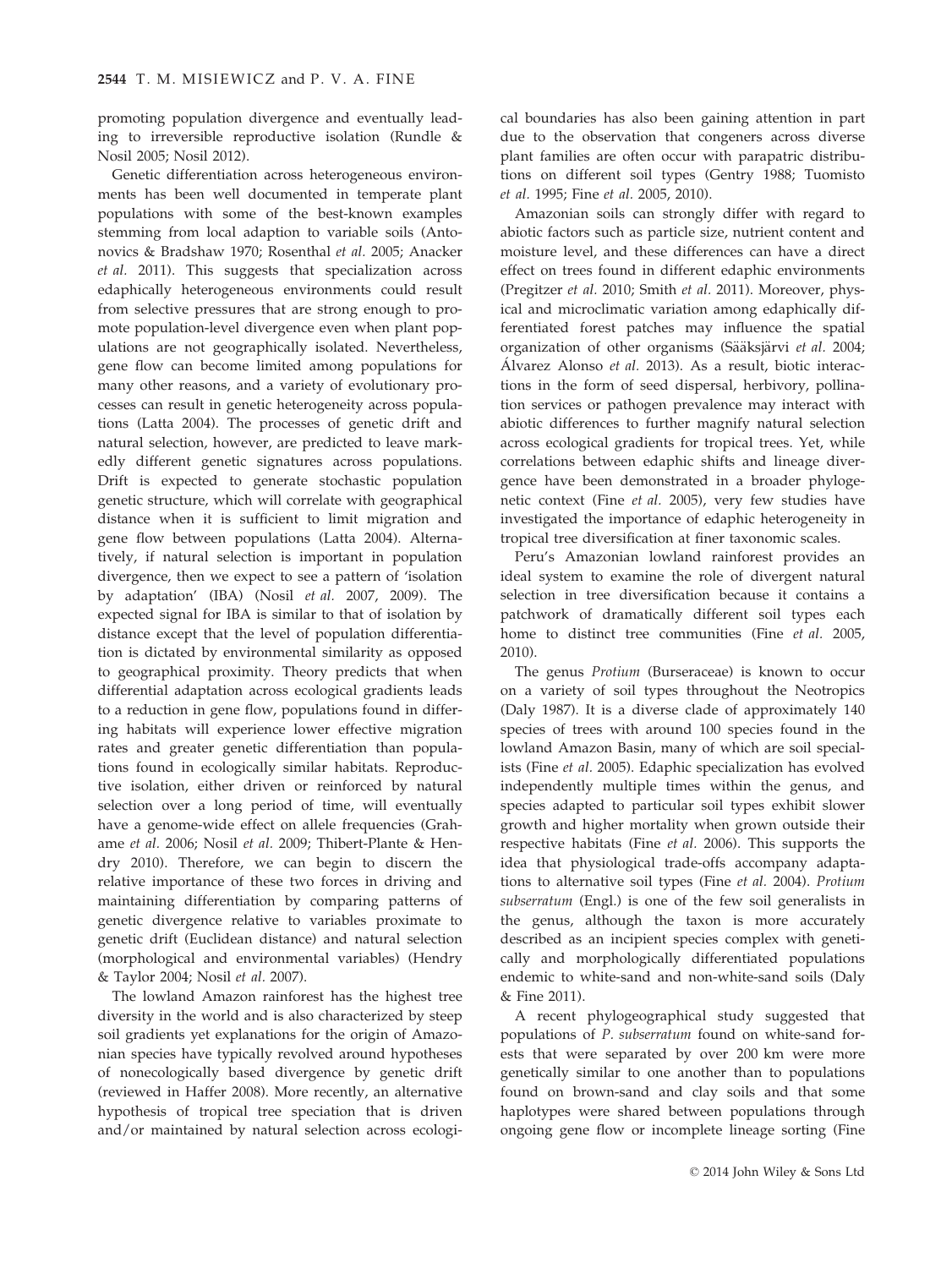et al. 2013a). However, these results were based on DNA sequences from only three nuclear loci with few phylogenetically informative sites and low sample sizes. While these data were valuable for inferring broader evolutionary histories over a large geographical range, they were not able to provide insight regarding population dynamics.

Here, we conduct fine-scale analyses using nuclear microsatellites, morphological measurements and a sampling scheme that includes dense sampling of multiple parapatric population pairs found on the mosaic of white-sand, brown-sand and clay soil types distributed at varying distances across 100 km in the Peruvian Amazon. This experimental design represents a powerful natural experiment to simultaneously test the relative importance of habitat and geographical distance in limiting gene flow and driving divergence among edaphic specialist populations of Amazonian trees. If divergent natural selection across habitat boundaries is strong enough to impede gene flow, we expect to find stronger patterns of phenotypic and genetic differentiation in populations found on different habitat types and lower levels of gene flow across habitat boundaries compared to geographically isolated populations found in the same habitat type. Alternatively, if genetic drift has led to barriers to gene flow among populations, we would expect to see little to no phenotypic variation among populations, and strong patterns of isolation by distance, where populations that are more geographically distant from one another are also more genetically distinct than populations in close geographical proximity to each other regardless of habitat type. Moreover, because neutral forces such as genetic drift are expected to drive variation at putatively neutral loci and natural selection is expected to drive phenotypic variation, comparisons of phenotypic variation and neutral genetic variation across habitat boundaries can provide even further insight into the role of non-neutral evolutionary forces as drivers of divergence (Merilä & Crnokrak 2001; Leinonen et al. 2006). If stochastic mechanisms are driving population divergence, we expect levels of phenotypic variation among habitats to equal that of neutral genetic variation. If divergent natural selection across habitat boundaries is driving divergence, then phenotypic variation is expected to be greater than neutral genetic variation (Merilä & Crnokrak 2001; Leinonen et al. 2006).

We specifically addressed four major questions in this study: (i) Are populations phenotypically and genetically differentiated across all three habitat types? (ii) Can we detect a signature of natural selection over drift divergence among populations on different soil types? (iii) What is the extent of hybridization and introgression across habitat types? (iv) What is the relative importance of spatial distance and soil type in structuring P. subserratum tree populations and influencing migration rates among populations?

## Materials and methods

## Study system

Habitat types. Nonflooded forests found in the Peruvian Amazon have been classified into three broad categories based on soil type (Fine et al. 2005), which can be differentiated largely by their nutrient availability and geologic history (a more thorough discussion can be found in Hoorn 1993; Fine et al. 2005 and Frasier et al. 2008): (i) white-sand soils, which are extremely nutrient poor, include stunted canopies and exist today as geographically isolated habitat islands, often covering only a few square hectares; (ii) clay soils, which represent the most nutrient-rich soils in the western Amazon, have the highest water retention and tallest canopies; (iii) brownsand soils have significantly higher nutrient availability than white-sand soils (Fine et al. 2005) and the height of their forest canopies represents an intermediate between white-sand and clay soil forests.

Focal plant taxa. Protium subserratum is part of the section Papilloprotium, which is comprised of four taxa that include both edaphic specialists and generalists (Daly & Fine 2011). It is sister to two white-sand specialist taxa, P. alvarezianum and P. reticulatum, found in white-sand forest patches in the Rio Negro Basin of Venezuela and Brazil (Daly & Fine 2011). Protium subserratum is a soil generalist that is common and widespread across the lowland Amazon Basin. It has small (approximately 4 mm length) fragrant white flowers, which are nectariferous and relatively large (approximately 1.5 cm diameter) red fruits (Misiewicz, personal observation). Little quantitative data regarding the reproductive biology of P. subserratum exist, but a variety of stingless bees have frequently been observed visiting flowers (Misiewicz 2014) and monkeys and large birds are hypothesized to be potential seed dispersers (Daly 1987). While no consistent morphological differences have been observed in flower or fruit characters among populations, significant differences in vegetative characters do exist (Daly & Fine 2011; Fine et al. 2013a). Within P. subserratum, vegetative morphological variation has been noted both across the range and within localized populations (Daly & Fine 2011). Daly and Fine (2011) grouped individuals into four distinct morphotypes based primarily on leaf morphology. Two of these morphotypes have very restricted geographical distributions: Morphotype 1 is restricted to non-whitesand forests in French Guiana, and Morphotype 4 is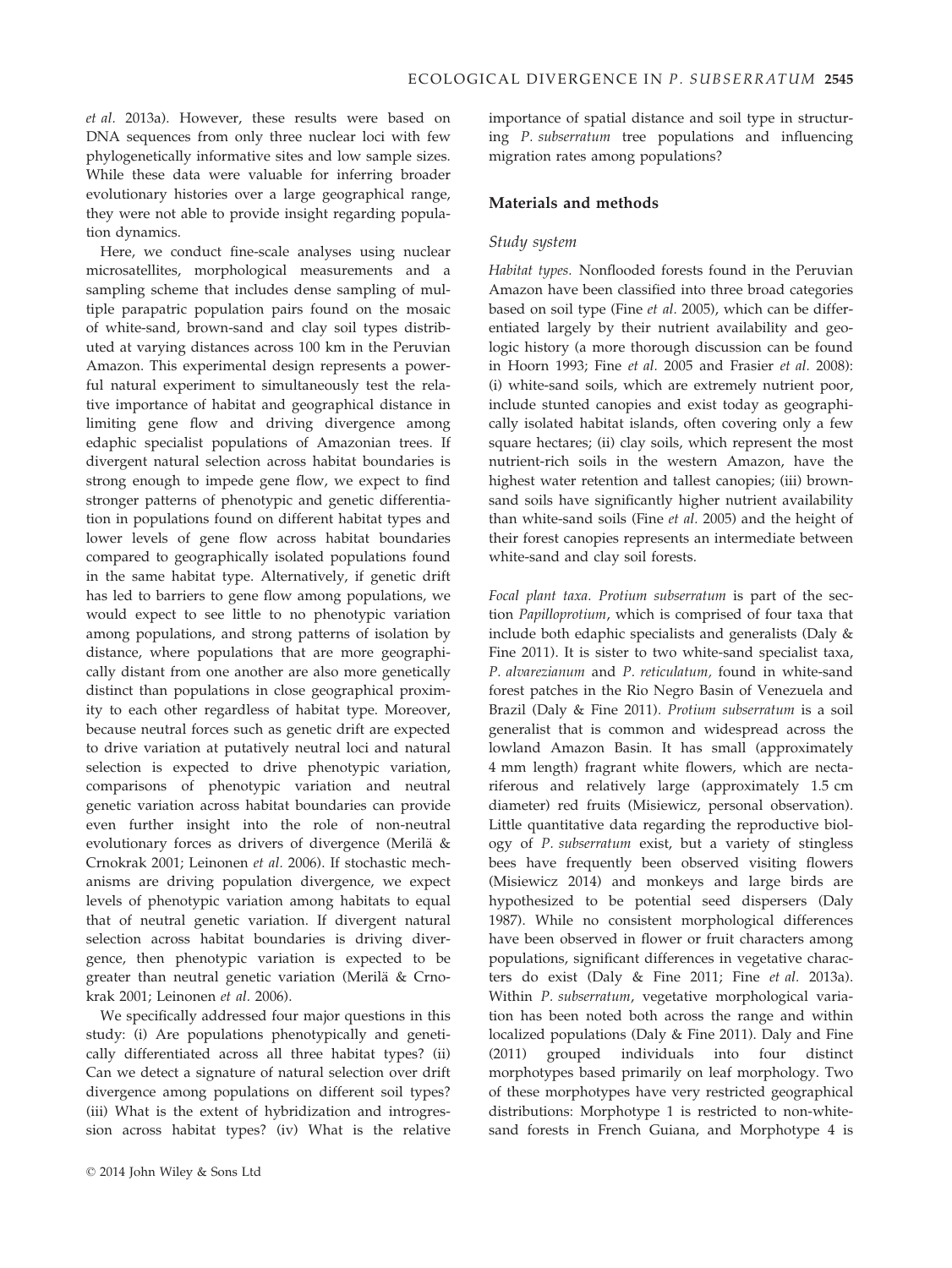restricted to Colombia's Caquetá. The other two have more widespread distributions: Morphotype 2 is associated with clay and brown-sand soils of the central and western Amazon, whereas Morphotype 3 is consistently associated with white-sand soils in the western Amazon (Daly & Fine 2011). Phylogenetic analysis by Daly and Fine (2011) demonstrated that these morphotypes do not form monophyletic clades and should continue to be considered one taxonomic species.

Further phylogeographical analysis by Fine et al. (2013a) included populations found on white-sand and non-white-sand soils sampled throughout the Amazon. They found two well-supported clades, one composed of northern Amazonian individuals from non-whitesand soils in Guyana and French Guiana and the other composed of western Amazonian individuals and a single individual from Guyana. Within the western clade, they found groupings composed of Peruvian whitesand individuals, Brazilian non-white-sand individuals and Peruvian non-white-sand individuals; however, none of these had posterior probability support higher than 0.75. These results are consistent with the previous classification of P. subserratum as a single species, and no evidence of differentiation between individuals collected on brown-sand or clay soil was detected.

While P. subserratum morphotypes are not monophyletic, a two-year reciprocal transplant study demonstrated that morphological variation observed between seedlings associated with white-sand and non-whitesand habitats is not completely due to plasticity (Fine et al. 2013b). Seedlings from three white-sand populations and three non-white-sand Peruvian popula-

tions (including both clay and brown-sand soils) were collected and transplanted in white-sand and clay soil habitats. Results indicated that seedlings initially collected from white-sand habitat grew slower and produced fewer leaves in both habitat types than seedlings initially collected from non-white-sand habitats. They also demonstrated that that leaf pubescence on new leaf growth was not influenced by habitat type. Leaflet thickness on the other hand did appear to be plastic. Additionally, there are clear quantitative and qualitative differences in secondary chemical compounds between populations found in white-sand and non-white-sand soil habitats (Fine et al. 2013b).

## Study sites and sampling

Five study sites containing a total of eight populations  $(n = 5-54)$  of P. subserratum growing on white-sand, brown-sand and clay soil types were established in Loreto, Peru (Fig. 1). Individuals found in white-sand habitats corresponded to Morphotype 3 in Daly and Fine (2011) and the Peruvian white-sand morphotype from populations sampled in Fine et al. (2013a). Individuals found on brown-sand and clay soil types corresponded to Morphotype 2 described by Daly and Fine (2011) and the Peruvian non-white-sand morphotype from Fine et al. (2013a). Furthermore, seedlings from four of the eight populations sampled in this study [Clay-A, WS-B, BS-B, and WS-C (Fig. 1)] were included in the reciprocal transplant experiment published by Fine et al. (2013b). Adult individuals of P. subserratum from eight populations were tagged, mapped and



Fig. 1 Sample sites and soil types for populations of P. subserratum in the region of Loreto, Peru. Numbered points represent the five sites where populations were found. Each individual population is displayed in the inset. Black circles represent populations found on clay soil, grey circles represent populations found on brown-sand soil, and white circles represent populations found on white-sand soils.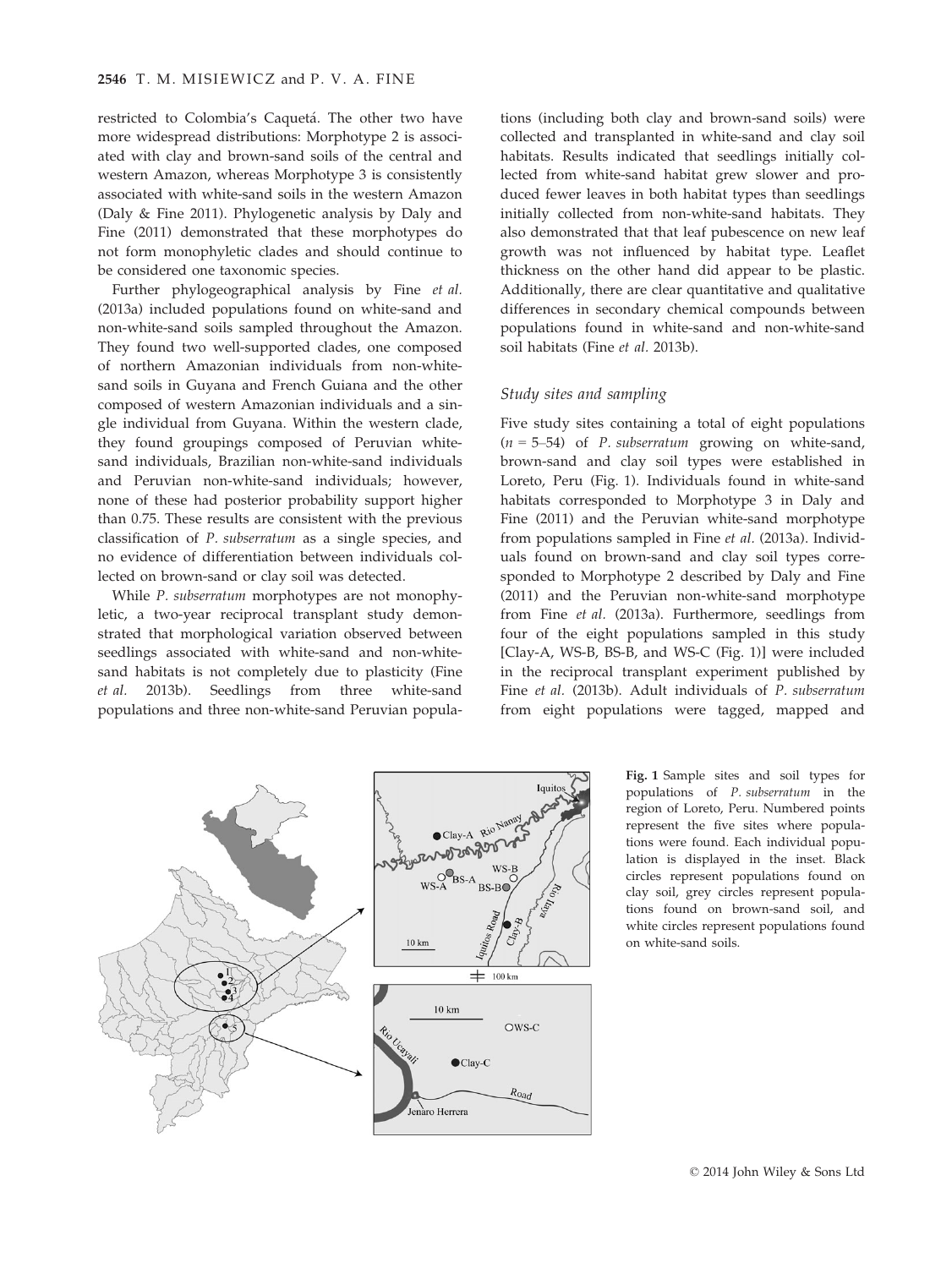collected in silica for DNA extraction  $(N = 201)$ . Voucher specimens for each population were deposited in the Herbarium Amazonense at the Universidad Nacional de la Amazonía Peruana in Iquitos, Peru (AMAZ), and the University Herbarium at the University of California, Berkeley (UC). To avoid variation in leaf morphology based on age and canopy position, samples used for morphological measurements were only collected from individuals 10 m or taller  $(N = 163)$ . Three leaves were collected from each individual, pressed and dried for later processing. All of these individuals were also included in the genetic sampling.

# Characterization of phenotypic variation

In order to investigate the extent to which phenotypic differences in leaf morphology were correlated with white-sand, brown-sand and clay soil habitats, we characterized variation in eight leaf morphological characters from 163 adult individuals across all eight populations. Measurements were taken three times and averaged. They included leaf length, number of leaflets per leaf, leaflet length, leaflet width, leaflet thickness, number of margin serrations per leaflet, pubescence percentage coverage on the abaxial side of the leaflet blade and the leaflet midrib. Pubescence percentage coverage of abaxial leaflet blade and leaflet midrib was visually estimated using a dissecting microscope to the nearest 10% within a haphazardly placed three by three millimetre square.

Morphological differentiation among individuals found on white-sand, brown-sand and clay soil was assessed in R (R Development Core Team 2008) using principal components analysis (PCA) and multivariate analysis of variance (MANOVA).

# Microsatellite genotyping

Genomic DNA was extracted from the leaf material of all adult individuals, and extractions were carried out using a Qiagen DNeasy Plant Mini Kit (Valencia, CA, USA). Genotypes were determined using thirteen nuclear microsatellite markers developed for P. subserratum (prot13, prot28, prot29, prot67, prot70, prot78, prot83, prot97, prot99, prot100, prot101, prot102 and prot104), following the protocols described in Misiewicz et al. (2012).

# Genetic variation, Hardy–Weinberg equilibrium, null alleles and linkage disequilibrium

Summary statistics including number of alleles (A) and observed, expected and unbiased expected heterozygosities (Ho He and UHe) were estimated for each population using GenAlEx version 6.4 (Peakall & Smouse 2006). We used all loci equalized to a sample size of five individuals, the number of individuals in our smallest population, to calculate rarefied allelic richness  $(A_R)$  and private allele richness  $(A_P)$  using the allelic diversity analyzer ADZE (Szpiech et al. 2008). Values were calculated as averages across all loci for each population, and additional  $A<sub>P</sub>$  values were calculated for combinations of populations grouped by soil type. The inbreeding coefficient  $(F_{IS})$  for each population was calculated across all loci, as were deviations from Hardy–Weinberg equilibrium (HWE) and linkage disequilibrium (LD), using GENEPOP version 4.0 (Raymond & Rousset 1995). Deviations from HWE and LD were calculated using the probability test with  $10^4$ demorizations,  $10^4$  batches and  $10^4$  iterations per batch. Significance values were adjusted using sequential Bonferroni corrections (Rice 1989). All data were screened for genotyping errors due to stutter, large allele dropout and the presence of null alleles, using the software Micro-Checker (van Oosterhout et al. 2004).

# Population genetic structure and differentiation across soil types

If natural selection is more important than genetic drift in driving population differentiation, then population genetic structure should be more strongly correlated with turnover in habitat type than with geographical distance. Hence, we sought to understand how populations are genetically structured using a combination of descriptive statistics including F-statistics, analysis of molecular variance (AMOVA) and Bayesian clustering analysis. Additionally, we explicitly explored the extent to which genetic variation among populations could be explained by geographical distance and soil type using Mantel and partial Mantel tests. Genetic differentiation among populations was assessed using population-level pairwise comparisons of  $\theta$ , analogous to Wright's  $F_{ST}$ (Weir & Cockerham 1984), calculated with and without correction for null alleles with FreeNA (Chapuis & Estoup 2007). Analysis of molecular variance (AMOVA), in which populations are grouped hierarchically to explore how groupings affect the partitioning of genetic variation (Excoffier et al. 1992), was calculated among populations grouped according to (i) soil type (whitesand, brown-sand and clay), (ii) brown-sand and clay soils (excluding white-sand populations) and (iii) geographical location (sites 1, 2, 3, 4 and 5) using  $10^3$  permutations.

Population genetic structuring was determined using Bayesian Markov chain Monte Carlo clustering analysis implemented in STRUCTURE 2.3.3 (Pritchard et al. 2000).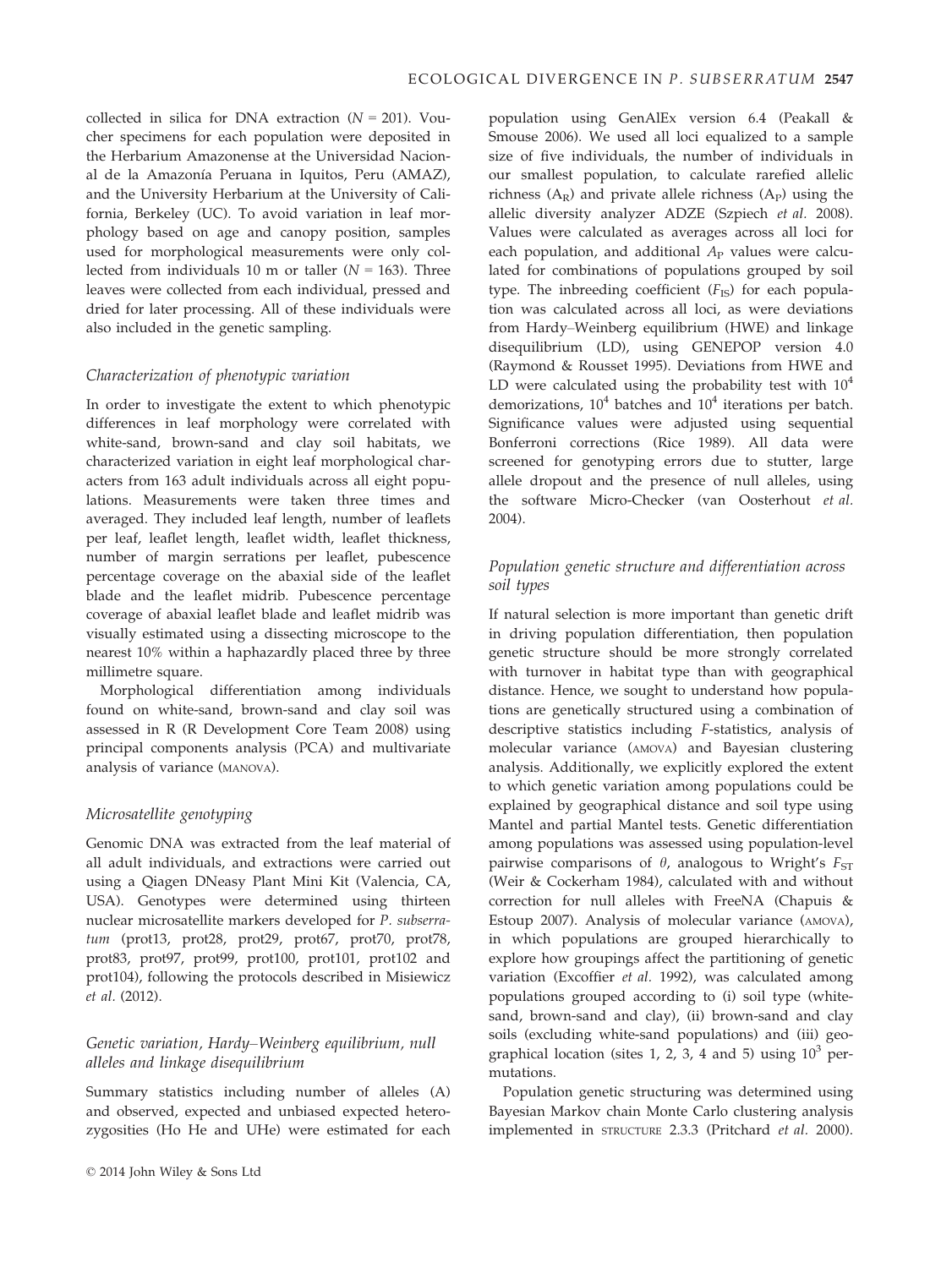STRUCTURE was run using the admixture model and assuming uncorrelated allele frequencies. In order to estimate the 'true' K, a burn-in period of 500 000 generations was followed by  $10^5$  Markov chain Monte Carlo generations for each value of  $K = 1-8$ . Simulations were repeated twenty times for each value of K. We used Structure Harvester (Earl & vonHoldt 2012) to interpret the output as described by Evanno et al. (2005) and Pritchard et al. (2000). Admixture proportions were averaged over all runs using CLUMPP (Jakobsson & Rosenberg 2007), and the final matrix was visualized with DISTRUCT 1.1 (Rosenberg 2004).

Mantel and partial Mantel tests were performed in the program IBDWS version 3.15 (Jensen et al. 2005), using 10 000 randomizations. Tests were performed for all populations, brown-sand and clay populations only and populations grouped by soil type. All partial Mantel tests were performed for comparisons of genetic distance and habitat type while controlling for geographical distance.

## Selection vs. drift

We assessed the potential role of divergent natural selection and genetic drift as mechanisms underlying population differentiation by comparing phenotypic differentiation and neutral genetic differentiation for groupings of individuals across populations based on soil type. While these statistical tests are generally performed using an index of divergence for genes linked to quantitative traits  $(Q_{ST})$ , the degree of phenotypic divergence ( $P_{ST}$ ) can be used as a surrogate when  $Q_{ST}$ cannot be estimated (Leinonen et al. 2006). If the value of  $P_{ST}$  significantly exceeds  $F_{ST}$ , then a hypothesis of divergent selection is supported, whereas  $P_{ST}$  and  $F_{ST}$ values that do not differ significantly are consistent with neutral genetic differentiation (Merilä & Crnokrak 2001).

 $P_{ST}$  values were calculated as described by Leinonen et al. (2006). Analyses of variance (ANOVA) were used to estimate the components of phenotypic variances, and calculations were carried out with heritability  $(h^2)$ defined as 0.5, where half of phenotypic variation is due to environmental and nonadditive effects. Because all morphological traits measured in this study were leaf traits, and therefore nonindependent,  $P_{ST}$  values for morphology were estimated from our first three principal components (PC). Confidence intervals (CI) were estimated using 1000 bootstrap replicates over individuals in R (http://www.r-project.org/).  $P_{ST}$  values and multilocus FST values were calculated and compared for individuals grouped by soil type. Comparisons were considered significantly different when their 95% CI did not overlap.

## Hybridization and introgression

We tested for hybridization and introgression between edaphically differentiated population pairs of P. subserratum that contained individuals showing significant admixture in our population structure analysis with the model-based clustering method of NewHybrid version 1.1b (Anderson & Thompson 2002). We restricted our analysis to two generations; this resulted in six possible hybrid classes (two parental classes,  $F_1$  and  $F_2$  hybrids and two backcrosses between  $F_1$  hybrids and the parental types). Prior information about parental species from the Structure results was included in the analysis. All data were analysed multiple times from overdispersed starting values, over  $2^6$  sweeps after a burn-in of 500 000 sweeps, following the recommendations of Anderson (2002). All simulations performed equally well in the discrimination of individuals based on soil type and resulted in congruent estimations of posterior probabilities for individual hybrid class assignments. Individuals assigned to a hybrid class with a posterior probability (pp) >90% were considered to be hybrids with parental contributions from individuals growing in different soil types.

## Demographics

Migration rates as low as one migrant per generation can swamp population-level differentiation (Wright 1931). Therefore, migration rates were estimated between all population pairs in order to further explore the effect of soil type and geography in limiting migration rates among populations. Migration among populations was assessed using Migrate-N, which samples coalescent genealogies, in order to calculate maximumlikelihood estimates of past migration rates (Beerli 1998; Beerli & Felsenstein 1999, 2001). Migration rate  $(M = \theta m/\mu)$  was estimated for all population pairs. All migration rates were initially calculated between pairs of populations under a model where parameter  $\theta$ , the ratio between immigration rate and mutation rate per generation, is fixed and the parameter for migration rate M is variable in order to allow for asymmetric bias in migration between populations. A maximum of 20 individuals were randomly sampled from each population for analysis with Migrate-N. All analyses were executed under a Brownian mutation model and relative mutation rates were estimated from the data, with starting values for the M and  $\theta$  estimated from  $F_{ST}$  values. We tested multiple chain lengths, replicates and heating schemes to test for convergence across runs. Final analyses consisted of 10 short chains and three long chains; the short chains ran for 50 000 generations with a sampling increment of 100 generations, and the long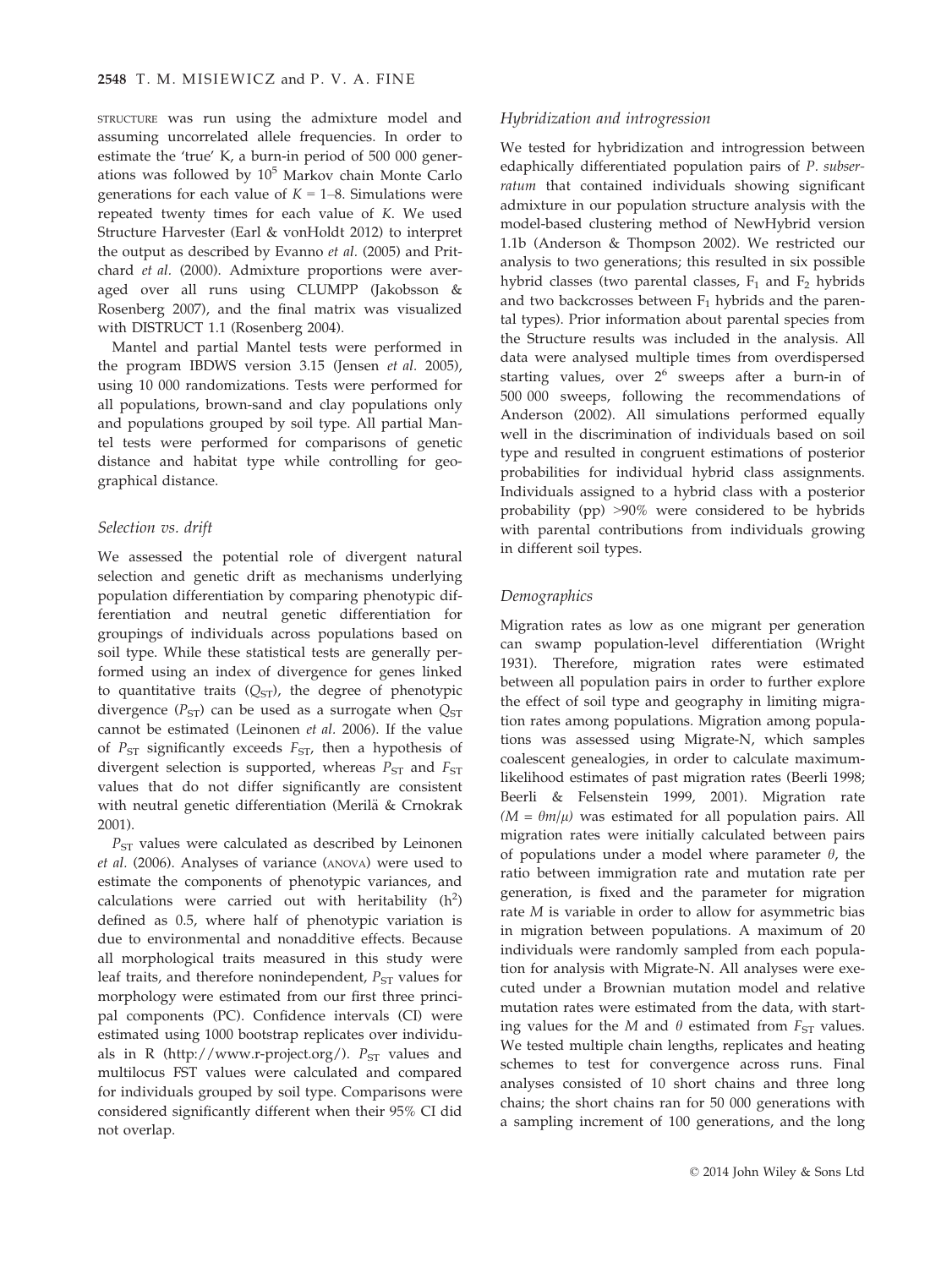chains ran for 500 000 generations with a sampling increment of 100 generations. A total of 5 million genealogies were visited over the short chain runs and 50 million genealogies were visited over long chain runs. No heating scheme was used and the burn-in was set to 250 000. All analyses were then repeated as described above using the maximum-likelihood estimates of parameters  $\theta$  and M from the previous run as the new parameter start values. Finally, we repeated analyses for a subset of population pairs (WS-A and BS-A; WS-B and BS-B; Clay-A and Clay-C; and WS-A and WS-C) excluding locus Prot100, which tested for null alleles in more than two populations to assess its potential impact on demographic estimates. Gelman's R statistic was used to assess convergence (Beerli & Felsenstein 2001).

## Results

#### Phenotypic variation

The first three principal components accounted for 82% of the variation in the data and were strongly associated with soil type (Fig 2). As expected from previous studies, pubescence on the leaflet midvein and blade, entire leaf margins and thicker leaflets differentiated individuals found on white-sand soil from individuals found on brown-sand and clay soils (Fine et al. 2013a). Furthermore, we detected previously undescribed differences between individuals found on clay and brownsand soils where the abundance of leaflet margin serrations and the number of leaflets per leaf explained most of the variation. Individuals identified as putative older generational hybrids in hybrid assignment analyses did not reflect intermediate phenotypes with regard to leaf morphology.

Analysis of leaf traits with MANOVA showed that leaflet thickness, number of margin serrations per leaflet, pubescence percentage coverage on the abaxial side of the leaflet blade and pubescence percentage coverage on the abaxial side of the leaflet midrib varied significantly among individuals found on all three soil types  $(P < 0.05)$ .

## Genetic variation, Hardy–Weinberg equilibrium, null alleles and linkage disequilibrium

All summary statistics for microsatellite data are listed in Table 1. Deviations from HWE were observed in 10 of the 104 total within-population comparisons for each locus, and no particular locus or population showed a consistent pattern of deviation from HWE. We found one pair of loci (prot83 and prot100) in linkage disequilibrium (LD) in one population (WS-C); no loci were found to be in LD in any other population.

Micro-Checker did not detect any genotyping errors due to stutter or large allele dropout. Evidence for the presence of null alleles was found in all populations except Clay-B. No locus consistently showed signs of null alleles across populations. Four populations tested positive for null alleles at one locus (WS-B-prot100, BS-B-prot83, WS-C-prot70 and Clay-C-prot101). Populations Clay-A and BS-B tested positive for null alleles at three loci (Prot99, Prot100, Prot102 and Prot83, Prot99, Prot100, respectively) and population WS-B tested positive at four loci (Prot28, Prot78, Prot100 and Prot102).

## Genetic structure and ecotypic variation

Pairwise  $F_{ST}$  values revealed strong genetic differentiation across soil type and values differed only slightly when calculated with and without null allele corrections



Fig. 2 Principal components analysis (PCA) of leaf morphological characters for P. subserratum individuals. White, grey and black circles represent individuals found in white-sand, brown-sand and clay soil habitats, respectively. Axes one through eight, respectively, represent the following characters: percentage pubescence coverage on leaflet midrib, percentage pubescence coverage on abaxial side of leaflet blade, leaflet thickness, leaflet width, number of leaflets per leaf, leaf length, leaflet length and number of margin serrations per leaflet.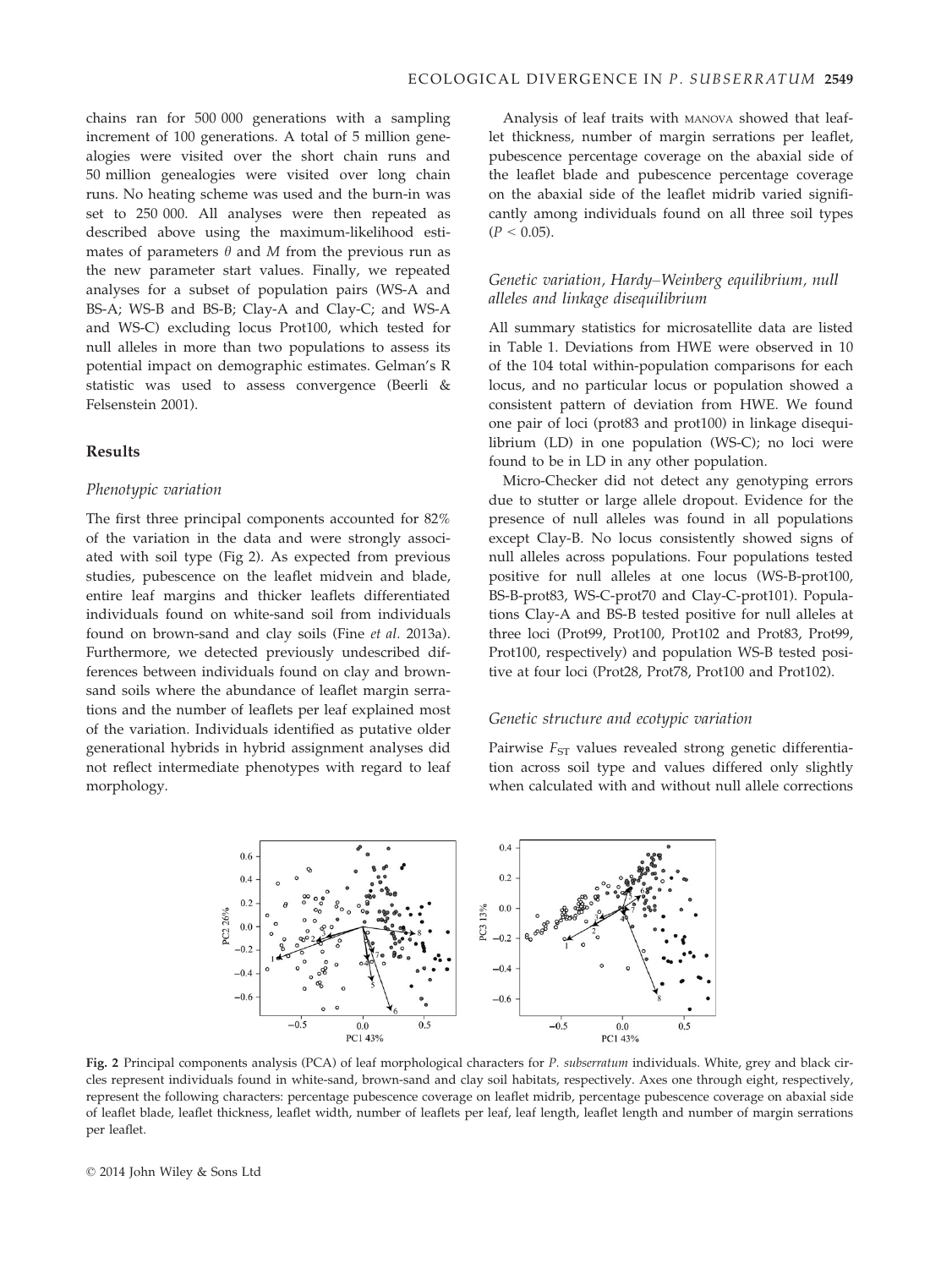| rarefied average number of private alleles (A <sub>P</sub> ), rarefied average number of alleles (A <sub>R</sub> ) and inbreeding coefficient ( $F_{IS}$ ) |      |            |                |                 |    |      |      |      |     |             |             |              |
|------------------------------------------------------------------------------------------------------------------------------------------------------------|------|------------|----------------|-----------------|----|------|------|------|-----|-------------|-------------|--------------|
| Population                                                                                                                                                 | Site | Soil Type  | Latitude       | Longitude       | N  | Ho   | He   | UHe  | A   | $A_{\rm P}$ | $A_{\rm R}$ | $F_{\rm IS}$ |
| $Clav-A$                                                                                                                                                   |      | Clav       | $-3.830323320$ | $-73.594676100$ | 15 | 0.05 | 0.60 | 0.58 | 5.3 | 0.43        | 3.27        | 0.08         |
| WS-A                                                                                                                                                       | 2    | White-sand | $-3.917752825$ | $-73.551974793$ | 54 | 0.53 | 0.56 | 0.48 | 5.9 | 0.14        | 2.71        | 0.16         |
| BS-A                                                                                                                                                       | 2    | Brown-sand | $-3.909758490$ | $-73.552303691$ | 45 | 0.44 | 0.48 | 0.57 | 6.0 | 0.23        | 3.18        | 0.01         |
| $WS-B$                                                                                                                                                     | 3    | White-sand | $-3.950526640$ | $-73.408218868$ | 19 | 0.41 | 0.43 | 0.44 | 3.2 | 0.13        | 2.39        | 0.05         |
| $BS-B$                                                                                                                                                     | 3    | Brown-sand | $-3.976726271$ | $-73.427493203$ | 29 | 0.51 | 0.51 | 0.53 | 5.2 | 0.24        | 2.96        | 0.05         |
| $Clay-B$                                                                                                                                                   | 4    | Clav       | $-4.058777584$ | $-73.432082104$ | 13 | 0.66 | 0.65 | 0.61 | 5.6 | 0.46        | 3.59        | 0.01         |
| WS-C                                                                                                                                                       | 5.   | White-sand | $-4.864078785$ | $-73.615967787$ | 21 | 0.31 | 0.35 | 0.36 | 2.8 | 0.26        | 2.03        | 0.10         |
| $Clay-C$                                                                                                                                                   | 5    | Clav       | $-4.887118050$ | $-73.649012166$ | 5. | 0.61 | 0.61 | 0.67 | 4.5 | 0.69        | 4.12        | 0.11         |

Table 1 Populations sampled, region found, soil type, UTM coordinates for each population, number of individuals sampled (N), observed heterozygosity  $(H<sub>O</sub>)$ , expected heterozygosity (He), unbiased expected heterozygosity (UHe), average number of alleles (A),

(Table 2). Accordingly, all subsequent analyses were carried out on the full data set.

AMOVA results confirmed that the majority of genetic variation is explained by soil type and not by geographical locality. Even when white-sand populations were excluded from the analysis, soil type continued to be important in explaining genetic variation among populations found on brown-sand and clay soils (Table 3).

Population structure analysis revealed strong patterns of genetic differentiation by soil type. Using the method of Evanno et al. (2005), the most likely model contained two clusters, consistent with populations found on white-sand or non-white-sand. Using the method of Pritchard *et al.* (2000), we found  $K = 3$  and  $K = 4$  to be the best-supported models, where LnP(D) begins to asymptote (Figs 3 and 4). The identified clusters for  $K = 3$  are consistent with populations found on whitesand, brown-sand and clay soils. Clustering for  $K = 4$ remained consistent with clustering by soil type but also showed patterns of isolation by distance within soil types with population WS-C distinguished from WS-A and WS-B found 100 km away.

Structure analysis also revealed individuals with genetic contributions from multiple soil types. When

 $K = 2$ , four individuals showed admixture between white-sand and non-white-sand clusters in populations WS-A and BS-A at site 2. When  $K = 3$ , the same four individuals with admixed genomes remained consistent, exhibiting admixture between white-sand and brown-sand populations and an additional individual found in population Clay-B contained admixture from both clay and brown-sand clusters. No additional individuals were identified as having significant admixture in the model where  $K = 4$  (Fig. 3).

The Mantel test comparing all population pairs showed no correlation between genetic distance and geographical distance among populations  $(r = 0.00)$ ,  $P > 0.1$ ) and a strong positive correlation between genetic distance and habitat type  $(r = 0.72, P < 0.01)$ . When controlling for geographical distance in partial Mantel analysis, genetic distance remained positively associated with habitat type ( $r = 0.72$ ,  $P < 0.01$ ). When comparing only brown-sand and clay soil populations in the analysis, the Mantel test still showed no significant correlation between genetic distance and geographical distance between populations ( $r = 0.14$ ,  $P > 0.1$ ) and a positive correlation between genetic distance and habitat type ( $r = 0.60$ ,  $P < 0.01$ ). When controlling for geographical distance in the partial Mantel test, genetic

Table 2 Pairwise  $F_{ST}$  values for all population pairs. Values below the diagonal are estimated without using corrections for null alleles. Values above the diagonal are estimated using corrections for null alleles

| Pop.     | Clay-A | WS-A     | $BS-A$ | $WS-B$   | $BS-B$ | $Clav-B$ | WS-C  | $Clav-C$ |
|----------|--------|----------|--------|----------|--------|----------|-------|----------|
| $Clay-A$ |        | 0.315    | 0.266  | 0.336    | 0.282  | 0.150    | 0.398 | 0.159    |
| WS-A     | 0.334  | $\Omega$ | 0.340  | 0.037    | 0.360  | 0.295    | 0.187 | 0.279    |
| $BS-A$   | 0.277  | 0.358    | 0      | 0.367    | 0.022  | 0.234    | 0.411 | 0.233    |
| WS-B     | 0.341  | 0.035    | 0.377  | $\theta$ | 0.389  | 0.307    | 0.176 | 0.298    |
| BS-B     | 0.295  | 0.379    | 0.024  | 0.400    | 0      | 0.249    | 0.445 | 0.245    |
| $Clay-B$ | 0.155  | 0.313    | 0.242  | 0.317    | 0.258  | 0        | 0.339 | 0.107    |
| WS-C     | 0.408  | 0.186    | 0.426  | 0.173    | 0.460  | 0.353    | 0     | 0.377    |
| $Clav-C$ | 0.151  | 0.290    | 0.238  | 0.296    | 0.250  | 0.107    | 0.382 | 0        |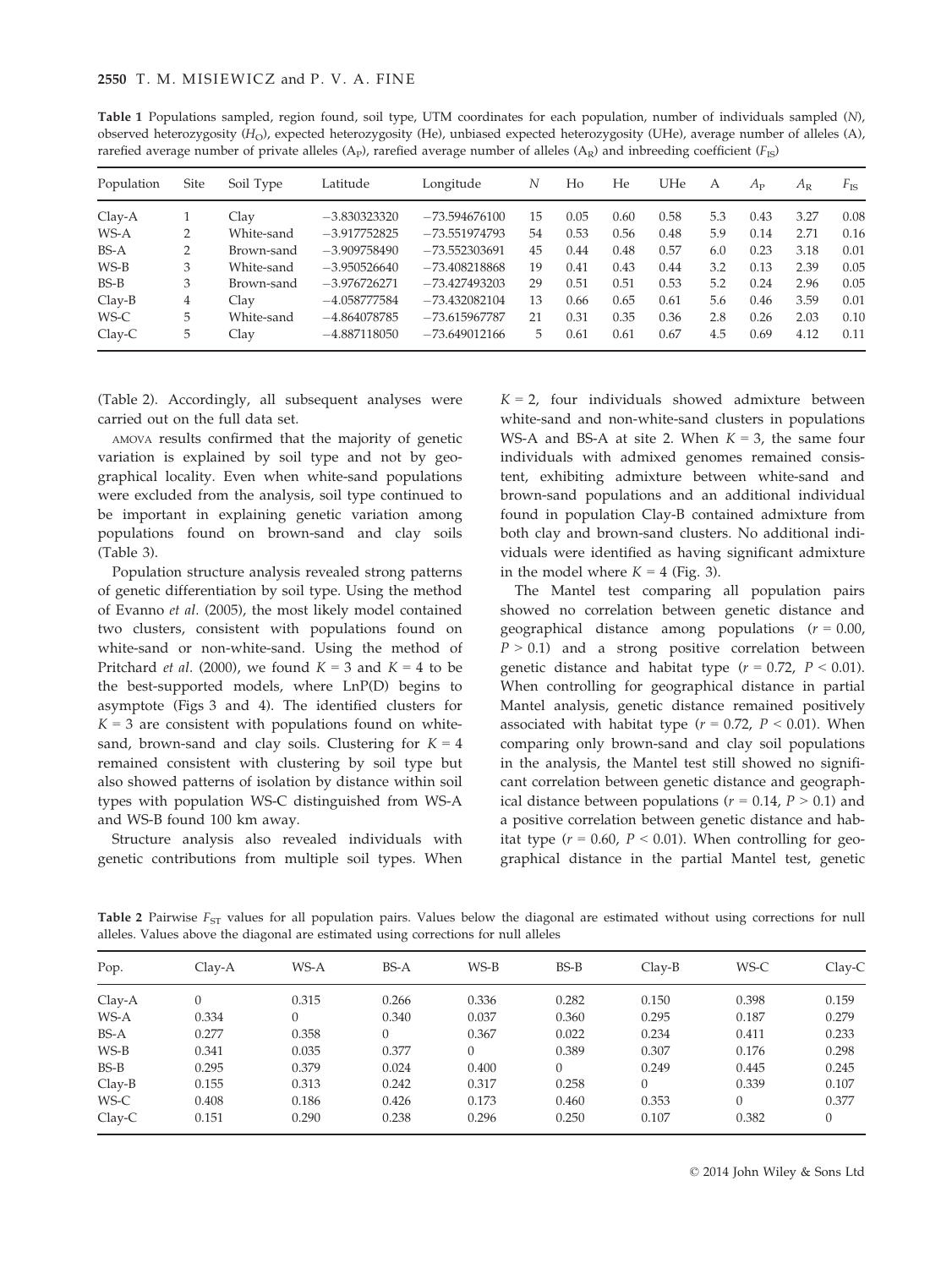| <b>AMOVA</b>                                | d.f.           | Sum of squares | Variance of components | % explained |
|---------------------------------------------|----------------|----------------|------------------------|-------------|
| Soil type (white-sand, brown-sand and clay) |                |                |                        |             |
| Among groups                                | $\overline{2}$ | 539.66         | $1.07*$                | 25.74       |
| Among populations, within groups            | 5              | 96.62          | $0.31*$                | 7.34        |
| Within populations                          | 722            | 2016.23        | $2.79*$                | 66.91       |
| Soil type (brown-sand and clay)             |                |                |                        |             |
| Among groups                                |                | 115.13         | 0.83                   | 19.93       |
| Among populations, within groups            | 3              | 53.04          | $0.32*$                | 7.68        |
| Within populations                          | 377            | 1138.52        | $3.02*$                | 72.39       |
| Geographical location                       |                |                |                        |             |
| Among groups                                | 4              | 173.91         | $-0.36$                | $-9.45$     |
| Among populations, within groups            | 3              | 462.36         | $1.39*$                | 36.38       |
| Within populations                          | 722            | 2016.23        | $2.79*$                | 73.06       |

Table 3 Analysis of molecular variance (AMOVA) for populations of Protium subserratum grouped by geography (sites 1, 2, 3, 4 and 5), by soil type (white-sand, brown-sand and clay soil) and by soil type excluding white-sand (brown-sand and clay soil)

 $*P < 0.01$ .



**Fig. 3** Evolutionary clusters  $(K = 2-4)$ inferred from STRUCTURE analysis of 201 P. subserratum individuals from populations of white-sand, brown-sand and clay soil habitats. Each colour represents an inferred character, and each individual is represented by a vertical line shaded according to its probability of assignment to a given population.

distance remained positively associated with habitat type  $(r = 0.65, P = 0.1)$ . Mantel tests comparing only populations found on the same soil type showed strong correlations between genetic distance and geographical distance (clay populations:  $r = 0.84$ ,  $P = 0.33$ ; whitesand populations:  $r = 0.98$ ,  $P = 0.16$ ). The insignificant p-values are most likely being driven by the small number of comparisons ( $n = 3$ , d.f. = 2 for white-sand and clay populations).

## Selection vs. drift

With the exception of PC2 in the white-sand and clay comparison, all comparisons of phenotypic differentiation and neutral genetic variation  $(P_{ST} - F_{ST})$  among soil types demonstrated much higher  $P_{ST}$  values compared to  $F_{ST}$  values, supporting a hypothesis of divergent natural selection for all comparisons except for PC2 for comparison between white-sand and clay populations (Fig. 5).

## Hybridization and introgression

Results from the analysis of hybridization and introgression using NewHybrid corresponded with the Structure results and demonstrated low levels of introgression among populations found on different soil types. In the analysis of populations WS-A and BS-A,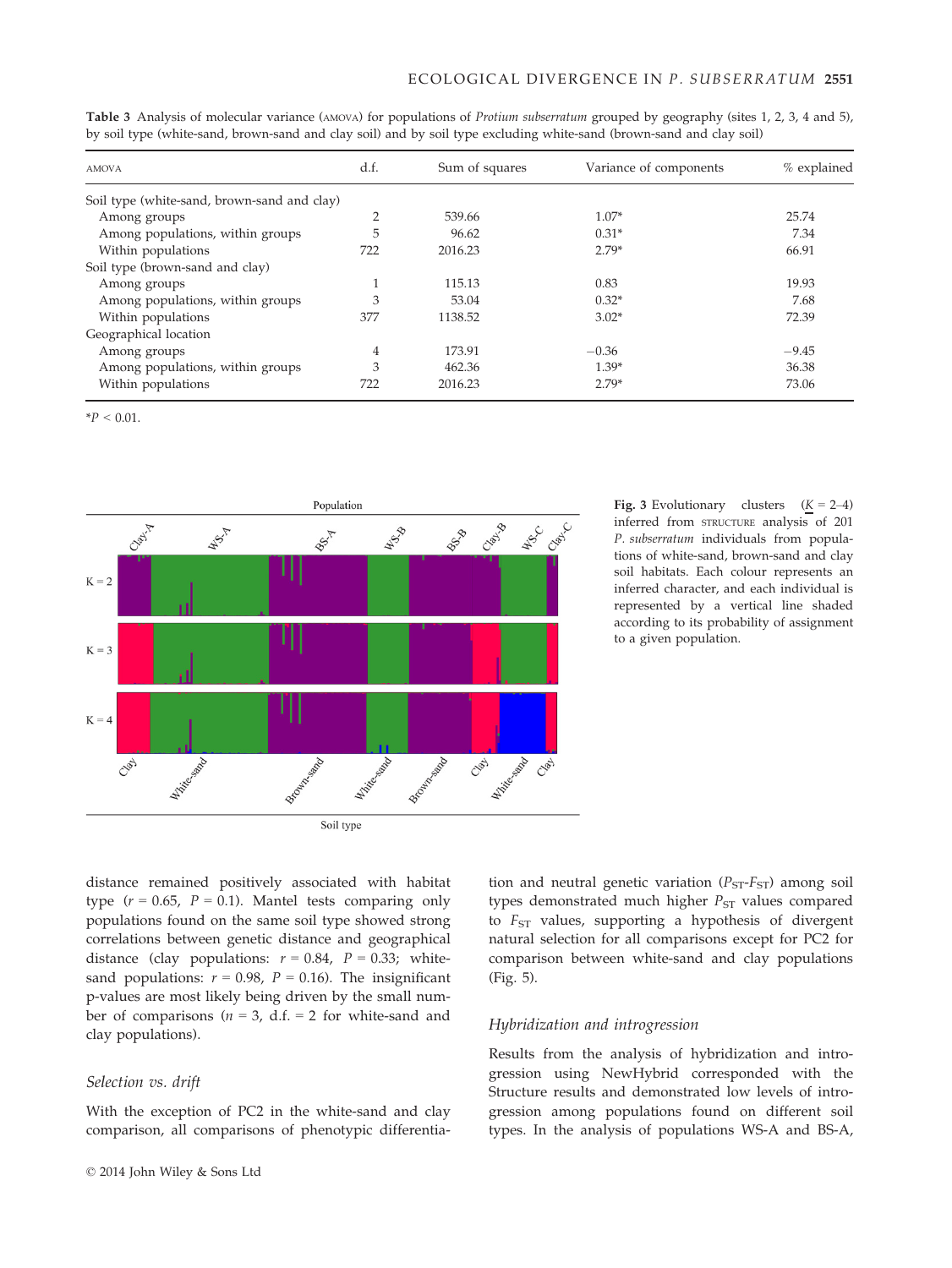

Fig. 4 Average log probabilities for  $K = 1-8$ .

NewHybrid assigned 52 individuals as pure parental white-sand individuals and 42 individuals as pure parental non-white-sand individuals. One individual could not be classified with confidence as white-sand parental or  $F_2$  hybrid (PP = 0.80 and PP = 0.20, respectively). The four individuals, identified as admixed in Structure, were assigned with confidence as  $F_2$  hybrids (PP > 0.9). No individuals were identified as  $F_1$ hybrids.

Analysis between population pair Clay-B and BS-B also corroborated our Structure results where all individuals were identified as parental types with the exception of the one admixed individual. NewHybrid confidently assigned this individual as having a hybrid origin however, was unable to distinguish it



as an F1 hybrid or F2 hybrid  $(PP = 0.75$  and  $PP = 0.13$ .

## Population demographics

Exclusion of locus Prot100 did not substantially change migration estimates, and thus, we have reported results from our analysis using the complete data set. Overall, inferred historical migration rates were consistently higher among populations found on the same soil type than among populations found on different soil types even when those populations were over 100 km apart (Table 4, Fig. 6a,b). We found that migration rates were higher between brown-sand and clay populations than among populations found on either soil type or whitesand populations. Furthermore, we found higher migration rates from white-sand populations into brown-sand and clay populations than from either non-white-sand population into white-sand habitat (Table 4). Overall migration rates of less than one migrant per generation were observed when M values were averaged among populations found on different soil types, and a rate of greater than one migrant per generation was observed when M values were averaged among populations found on the same soil type (Fig. 6b).

## Discussion

Our analysis of population-level genetic and morphological differentiation identified three clearly diverged groups in P. subserratum, each associated with whitesand, brown-sand or clay soil habitats. Additionally, our results suggest that P. subserratum populations

> Fig. 5 Comparison of  $P_{ST}$  and  $F_{ST}$  values and their  $95\%$  confidence intervals.  $P_{ST}$ values were calculated from principal components for individuals found on clay, white-sand and brown-sand soil types. Solid horizontal lines represent the multilocus  $F_{ST}$  value, and dotted lines represent the 95% CI of the  $F_{ST}$  value.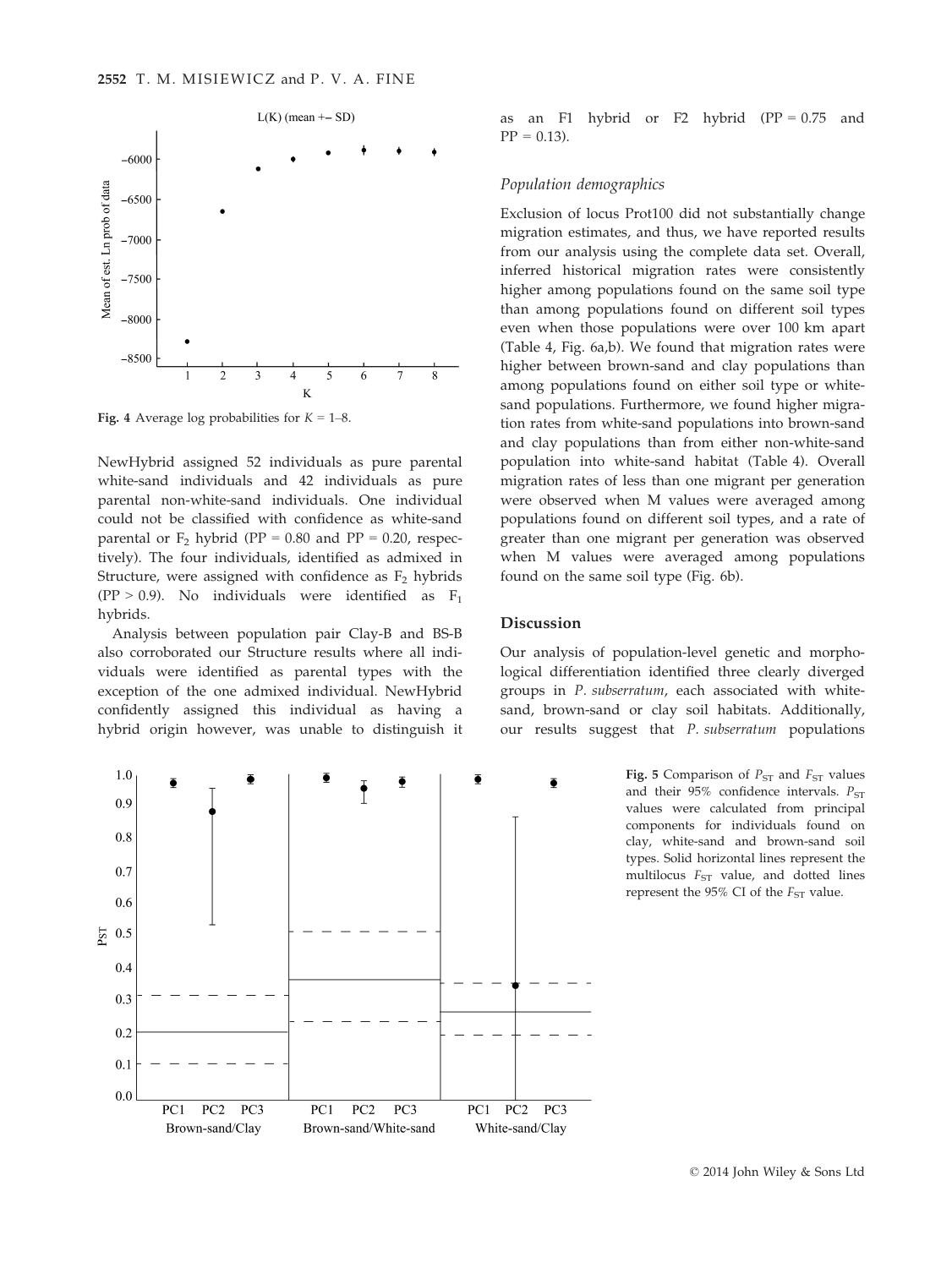Table 4 Maximum-likelihood (ML) migration (M) estimates and their 95% confidence intervals for all population pairs

|  | <b>Table 4 Continued</b> |
|--|--------------------------|
|--|--------------------------|

| Source<br>population | Recipient<br>population | M MLE        | M 5%         | M 95%        |  |  |  |  |
|----------------------|-------------------------|--------------|--------------|--------------|--|--|--|--|
| WS-C<br>$BS-A$       | BS-B<br>$BS-B$          | 0.28<br>3.65 | 0.19<br>3.30 | 0.39<br>4.00 |  |  |  |  |

found on brown-sand and clay soils are experiencing a significant, and likely more recent, ecological divergence. We detected morphological differentiation among individuals found on white-sand, brown-sand and clay soils. Populations of P. subserratum across all three soil types were found to be more genetically similar to geographically distant populations found on the same soil type than to nearby populations found on different soil types. The average degree of phenotypic variation was much greater than the overall degree of neutral genetic differentiation for all comparisons among soil types, suggesting that natural selection may play a more important role than drift in driving divergence among these populations. A small number of hybrid individuals were detected between brown-sand and white-sand groups and between clay and brownsand groups, suggesting that gene flow among populations on different soil types does occur at low frequency. Finally, migration rates were found to be higher between geographically distant populations found on the same soil type than they were between adjacent populations on different soil types. Taken together, we observe a signature of fine-scale ecological specialization across multiple soil boundaries. While we cannot discern whether initial divergence took place in allopatry or parapatry, our results provide evidence consistent with the hypothesis that natural selection plays an important role in maintaining the diversity in parapatric populations within the P. subserratum species complex.

## Population differentiation across habitat types

We found high levels of genetic differentiation among populations found on all three soil types, even when those populations were directly adjacent to one another, presenting a clear pattern of 'isolation by adaptation'. Similar results across a wide range of taxa including passerines (Smith et al. 1997), anolis lizards (Ogden & Thorpe 2002), stickleback fish (Berner et al. 2009) and dolphins (Mendez et al. 2010) have been used to support the idea that natural selection is an important driver of diversification.

While Fine et al. (2013a) did not detect genetic or significant morphological differentiation between individuals found on brown-sand and clay soil, our results were

| Source<br>population | Recipient<br>population | M MLE        | M 5%         | M 95%        |
|----------------------|-------------------------|--------------|--------------|--------------|
|                      |                         |              |              |              |
| Clay-A               | Clay-B                  | 0.58         | 0.47         | 0.72         |
| Clay-C               | Clay-B                  | 1.57         | 1.32         | 1.81         |
| WS-A                 | Clay-B                  | 0.22         | 0.17         | 0.29         |
| WS-B                 | Clay-B                  | 0.24         | 0.19         | 0.31         |
| WS-C                 | Clay-B                  | 0.43         | 0.35         | 0.52         |
| BS-A                 | Clay-B                  | 0.38         | 0.31         | 0.46         |
| BS-B                 | Clay-B                  | 1.20         | 1.05         | 1.36         |
| Clay-B               | Clay-A                  | 1.44         | 1.22         | 1.68         |
| Clay-C               | Clay-A                  | 3.30         | 2.92         | 3.71         |
| WS-A                 | $Clay-A$                | 0.17         | 0.12         | 0.23         |
| WS-B                 | $Clay-A$                | 0.80         | 0.67         | 0.95         |
| WS-C                 | Clay-A                  | 0.38         | 0.31         | 0.46         |
| <b>BS-A</b>          | Clay-A                  | 1.7          | 1.49         | 1.94         |
| BS-B                 | Clay-A                  | 0.74         | 0.62         | 0.88         |
| Clay-A               | Clay-C<br>$Clay-C$      | 1.36<br>2.30 | 1.80<br>2.03 | 1.57<br>2.57 |
| Clay-B<br>WS-A       |                         | 0.26         |              | 0.34         |
| WS-B                 | Clay-C                  | 0.29         | 0.20<br>0.23 | 0.36         |
|                      | Clay-C                  |              | 0.16         |              |
| WS-C<br><b>BS-A</b>  | Clay-C                  | 0.24         |              | 0.31         |
| <b>BS-B</b>          | Clay-C                  | 0.68         | 0.59         | 0.79         |
| Clay-A               | Clay-C<br>WS-A          | 0.43<br>0.12 | 0.35<br>0.08 | 0.53<br>0.17 |
| Clay-B               | WS-A                    | 0.06         | 0.04         | 0.10         |
| $Clay-C$             | WS-A                    | 0.57         | 0.43         | 0.74         |
| WS-B                 | WS-A                    | 3.98         | 3.63         | 4.38         |
| WS-C                 | WS-A                    | 3.19         | 2.92         | 3.48         |
| <b>BS-A</b>          | WS-A                    | 0.13         | 0.09         | 0.18         |
| <b>BS-B</b>          | WS-A                    | 0.18         | 0.12         | 0.25         |
| Clay-A               | WS-B                    | 0.35         | 0.26         | 0.46         |
| Clay-B               | WS-B                    | 0.07         | 0.04         | 0.13         |
| Clay-C               | WS-B                    | 0.07         | 0.04         | 0.12         |
| WS-C                 | WS-B                    | 3.73         | 3.31         | 4.20         |
| WS-A                 | WS-B                    | 5.37         | 4.71         | 6.10         |
| <b>BS-A</b>          | WS-B                    | 0.16         | 0.11         | 0.23         |
| BS-B                 | WS-B                    | 0.07         | 0.04         | 0.11         |
| Clay-A               | WS-C                    | 0.95         | 0.74         | 1.19         |
| Clay-B               | WS-C                    | 0.40         | 0.28         | 0.54         |
| Clay-C               | WS-C                    | 0.14         | 0.08         | 0.23         |
| WS-A                 | WS-C                    | 1.90         | 1.63         | 2.21         |
| WS-B                 | WS-C                    | 1.81         | 1.44         | 2.28         |
| BS-A                 | WS-C                    | 0.06         | 0.03         | 0.11         |
| BS-B                 | WS-C                    | 0.08         | 0.04         | 0.15         |
| Clay-A               | BS-A                    | 1.27         | 1.09         | 1.45         |
| Clay-B               | BS-A                    | 0.68         | 0.56         | 0.84         |
| Clay-C               | BS-A                    | 1.97         | 1.74         | 2.25         |
| WS-A                 | BS-A                    | 0.73         | 0.61         | 0.88         |
| WS-B                 | BS-A                    | 0.55         | 0.45         | 0.67         |
| WS-C                 | BS-A                    | 0.26         | 0.19         | 0.34         |
| BS-B                 | BS-A                    | 5.12         | 4.74         | 5.51         |
| Clay-A               | BS-B                    | 0.42         | 0.33         | 0.53         |
| Clay-B               | BS-B                    | 1.20         | 1.03         | 1.40         |
| Clay-C               | BS-B                    | 0.99         | 0.80         | 1.21         |
| WS-A                 | BS-B                    | 0.46         | 0.37         | 0.57         |
| WS-B                 | BS-B                    | 0.47         | 0.39         | 0.57         |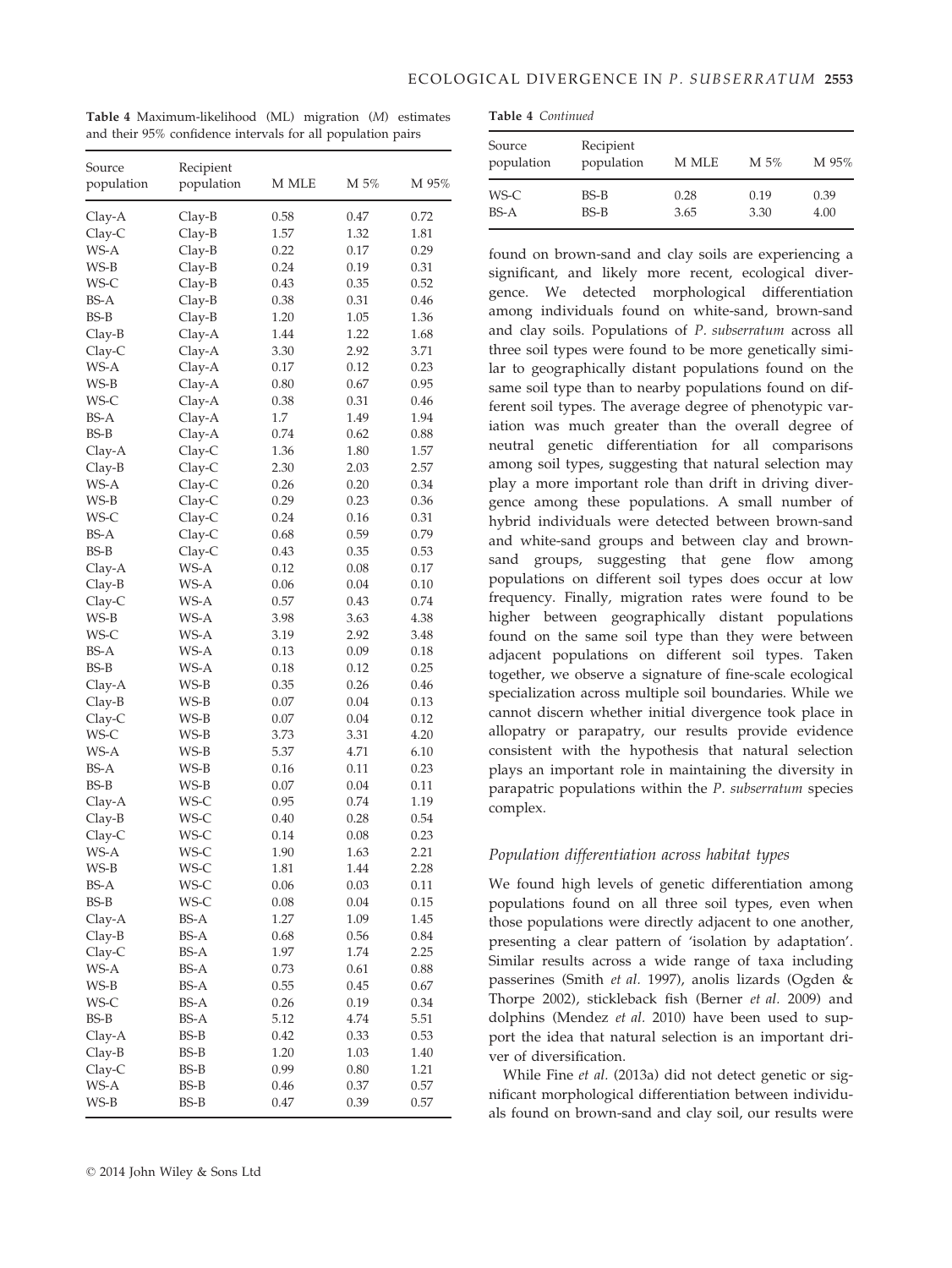2554 T. M. MISIEWICZ and P. V. A. FINE



ation,  $M = \theta m/\mu$ ) estimated in Migrate-N. (a) ML migration rates between population pairs were averaged for one overall estimate to which lines between population pairs are proportional. (b) ML estimates of migration across all soil types were averaged. Lines are proportional to the average migration rate between populations found on each soil type.

consistent with their overall findings that populations associated with white-sand habitats are distinct from those found in non-white-sand habitats and that soil type as opposed to geographical distance is more important in the structuring of genetic variation between white-sand and non-white-sand populations. However, estimates of genetic diversity within populations strongly differed between the two studies. Fine et al. (2013a) reported higher haplotypic and genetic diversity in white-sand populations than in clay and brown-sand populations. Here, we found the opposite pattern, with white-sand populations exhibiting lower levels of allelic diversity when compared to clay and brown-sand populations. Our measures of lower genetic diversity in white-sand populations may be expected given the small size and fragmented nature of whitesand habitat islands; higher levels of allelic diversity in brown-sand and clay populations accord well with the wide distribution of these more common soil types.

An explanation for the discrepancy in measurements of genetic diversity between these two studies could be that nuclear DNA sequences and nuclear microsatellite markers represent different temporal depths in the evolutionary history of these diverging groups. Microsatellite markers, with fast rates of evolution, represent more recent evolutionary events, while nuclear DNA sequences, exhibiting lower rates of polymorphism, provide insights into evolutionary events that took place deeper in time. As seen in the Hawaiian silversword alliance, when demographic factors change over time, this variation may be reflected in the genetic signatures of different molecular markers (Friar et al. 2007; Remington & Robichaux 2007 and discussed in Lawton-Rauh et al. 2007).

One possible demographic hypothesis that reconciles the results of these two studies and which may also shed light on the divergence histories of these populations relates to the geologic history of the Amazon. Prior to the Andean uplift, white-sand soils in the western Amazon were likely much more widespread than

they are today, while brown-sand and clay soil types were less common (Hoorn 1993; Frasier et al. 2008). If white-sand specialist populations of P. subserratum were previously larger and brown-sand and clay populations were much smaller, the pattern of genetic diversity would correspond to those observed in nuclear sequence data. Microsatellite data, meanwhile, would reflect patterns of genetic diversity under the more recent history of the extent of these soil types. This hypothesis would also make sense with what appears to be a primary diversification from white-sand soils onto brown-sand soils with a secondary and more recent diversification from brown-sand soils onto clay soils, a pattern previously undetected by sequence data by Fine et al. (2013a).

## Hybridization and introgression

While low levels of interspecific gene flow were observed between edaphically differentiated populations, we found no evidence for substantial admixture between any edaphically differentiated population pairs. Low levels of introgression were observed between population pairs of P. subserratum found on white-sand and brown-sand soils and brown-sand and clay soils. This pattern is consistent with that of a bimodal hybrid zone which is characterized by parental forms that retain their genetic integrity in spite of gene flow and hybrid zones that are composed of  $F_2$  and backcross hybrids but very few intermediate  $F_1$  hybrids. Bimodal hybrid zones are often attributed to the presence of premating barriers to reproduction in the form of assortative mating (Jiggins & Mallet 2000); they have been particularly well described in Heliconius butterflies (Arias et al. 2008), ground crickets (Howard et al. 1998) and sunflowers (Rieseberg et al. 1999). Alternatively, bimodal hybrid zones can also be maintained by particularly strong natural selection if  $F_1$  hybrids fail to survive and reproduce in alternative habitats (Arnold & Bennett 1993; Ross & Harrison 2002).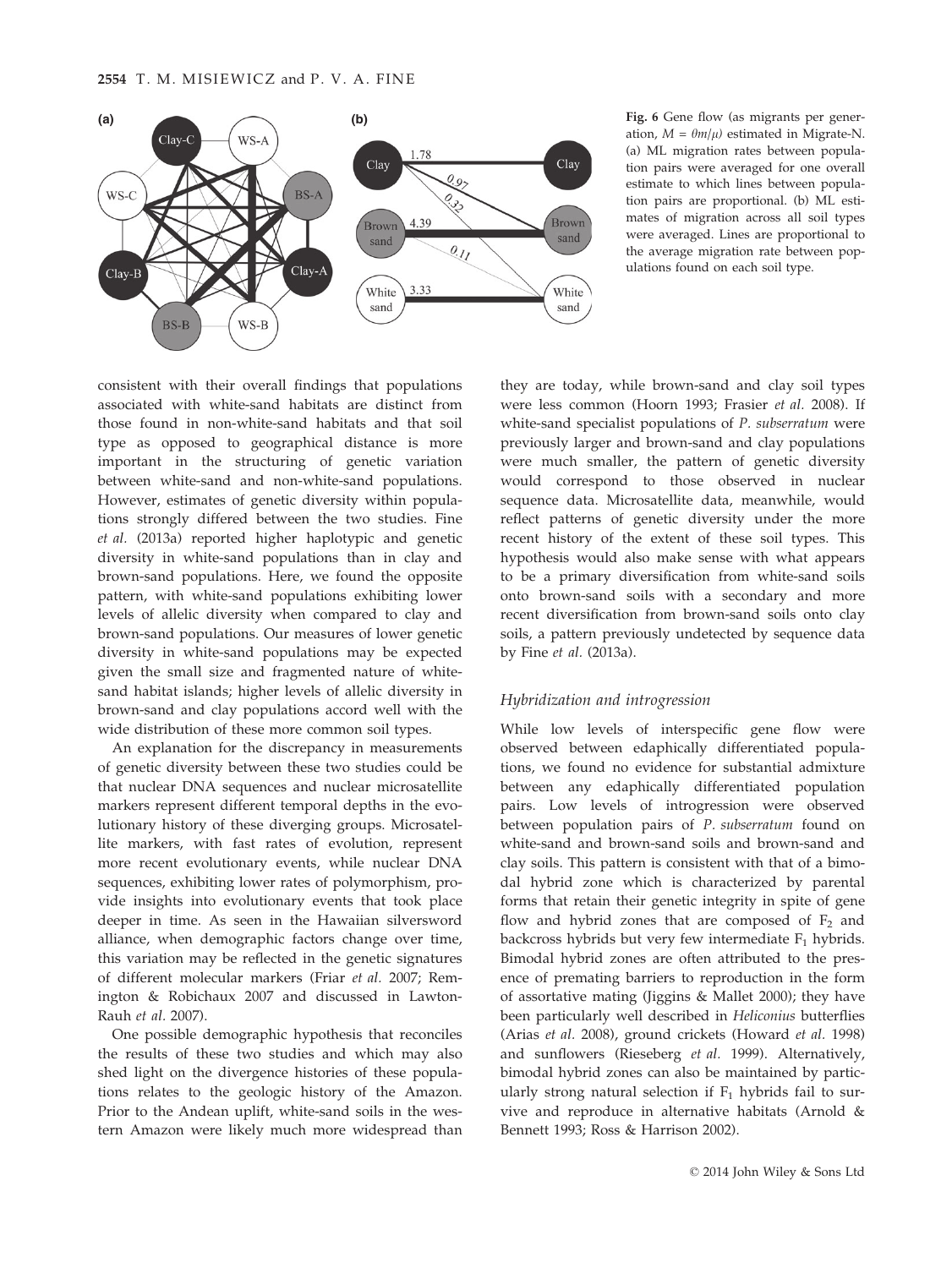## Edaphic heterogeneity and reproductive isolation

Edaphic differences play an important role in driving the development of both pre- and postzygotic barriers to reproduction among adaptively differentiated plant populations. Changes in flowering phenology are associated with soil preference in two parapatric species of palms on Lord Howe Island (Savolainen et al. 2006). High rates of seed abortion were demonstrated between copper-tolerant and intolerant populations of Mimulus guttatus (Searcy & Macnair 1990), and strong natural selection against migrants was demonstrated between species of Lasthenia growing on and off serpentine soils (Yost et al. 2012).

Prezygotic barriers to reproduction may be present in soil specialist populations of P. subserratum. While flowering times do not differ among populations found on different soil types (Misiewicz 2014), edaphic differences may still play an indirect role in limiting pollen movement among populations. Initial pollinator surveys suggest that bee communities found in nearby brownsand and white-sand forest types significantly differ from one another (Misiewicz 2014). If insect pollinators exhibit habitat preferences, they may indirectly decrease gene flow across habitat boundaries.

As was the case for population differentiation across habitat types, migration rates were higher between distant populations occurring on the same soil type than between adjacent populations found on different soil types. Particularly noteworthy is the result that when migration rates were averaged across pairs of edaphically differentiated populations, the values are less than one. Theory predicts that when values are lower than one, populations should be strongly differentiated. Migration rates averaged across population pairs found on the same soil type are greater than one, the point at which migration is predicted to overcome populationlevel differentiation (Fig. 6b; Zhang et al. 2011). However, these results should be interpreted with caution. Demographic models implemented in Migrate do not take into account the possibility of retained ancestral polymorphism and assume that all genetic similarity among populations is the result of gene flow. While all migration rates among differing soil types were low, we found that rates of migration from white-sand populations into clay and brown-sand populations and from brown-sand populations into clay populations were higher than in the reverse direction. Patterns of asymmetric gene flow among edaphically differentiated populations could be a reflection of earlier divergence if ancestral alleles are retained in the more recently diverged populations. Alternatively, the same pattern could be the result of asymmetric strength of reproductive barriers.

Edaphically driven postzygotic barriers to reproduction may also play a role in reducing successful gene flow among soil specialist populations of P. subserratum. White-sand, brown-sand and clay soil habitats represent a mosaic of microclimatic differences, and the correlated variation in P. subserratum vegetative morphology with soil habitat type may reflect adaption to different selective regimes. Moreover, herbivore communities differ markedly between non-white-sand and white-sand habitats, as does the defensive chemistry P. subserratum individuals associated with these habitat types (Fine et al. 2013b). In the genus Protium, trade-offs in growth rate and defence investment have been found in closely related sister species specialized on different soil types (Fine et al. 2006). Physiological trade-offs between growth and defence in soil specialist populations of P. subserratum could lead to strong natural selection against phenotypic intermediates in both soil types, even when the potential for gene flow among habitats is high.

#### Divergence by drift

Our results suggest that natural selection across heterogeneous soil types plays an important role in driving and maintaining diversity in soil specialist populations of P. subserratum. However, high levels of neutral genetic differentiation among habitats and low levels of gene flow are consistent with the late stages of speciation and soil specialist populations could represent cryptic species, which diverged in allopatry and have since come into secondary contact. Furthermore, a hypothesis of initial divergence by genetic drift cannot be excluded. While specialization onto different soil types has clearly occurred multiple times within the species, we cannot disentangle the initial drivers of reproductive isolation without a more complete understanding of the phylogeographical history of the species. Nevertheless, it is worth noting that there are dozens of tree species that are endemic to white-sand forests in Peru with congeners that are associated with parapatric clay and/or brown-sand habitats (Fine et al. 2010). Some of these species belong to extremely recently derived groups like Inga (Fabaceae) (Richardson et al. 2001), while others are thought to be much older (Mauritia, Arecaceae) (Couvreur et al. 2011). Although it cannot be ruled out, a hypothesis of allopatric divergence by drift with subsequent edaphic specialization followed by migration to the current parapatric distributions for so many tropical tree lineages seems less parsimonious. In either case, we believe that edaphic specialization appears to be a general mechanism that promotes and maintains Amazonian tree diversity.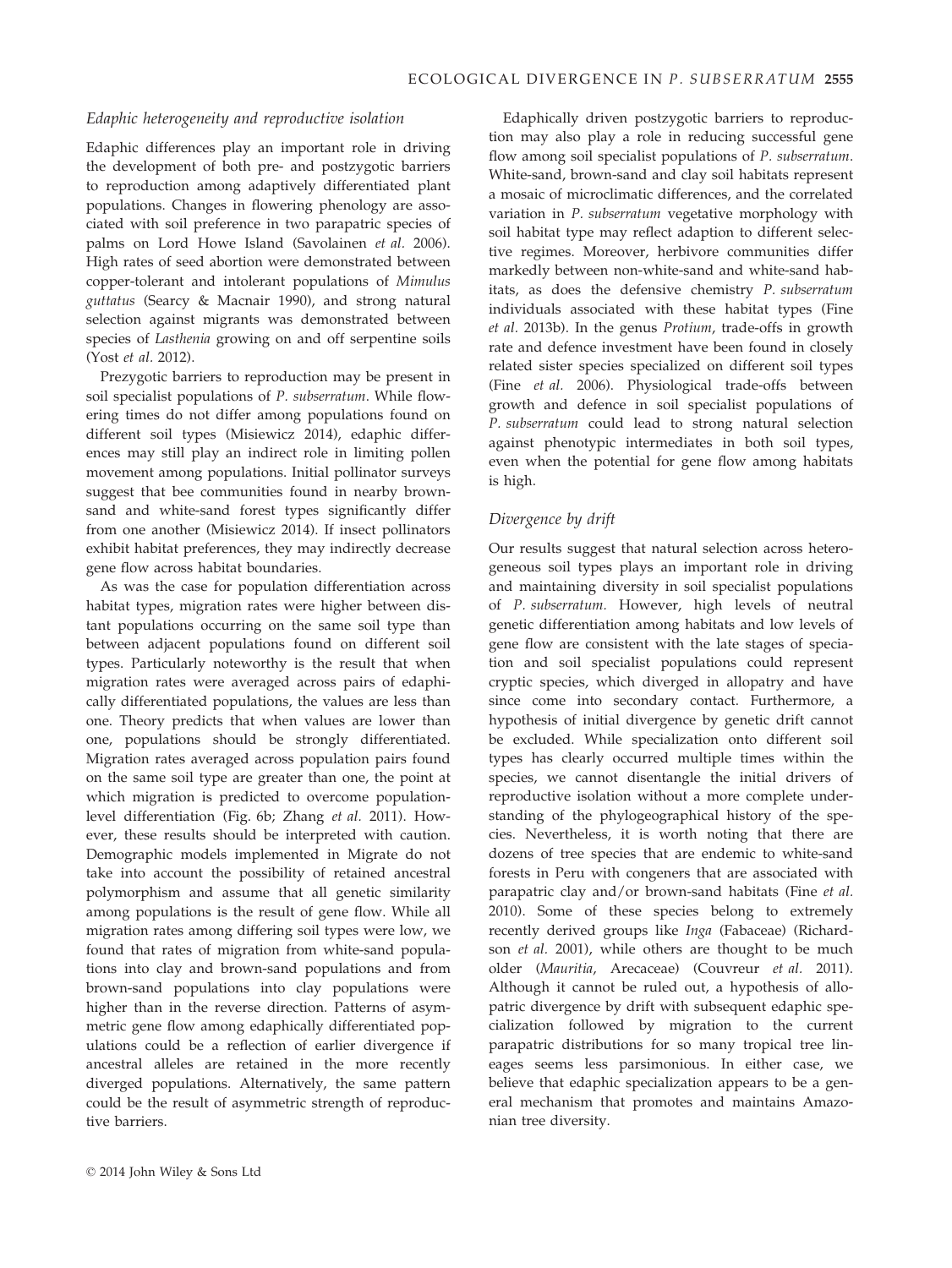## Acknowledgements

T.M.M. and P.V.A.F. gratefully acknowledge the Ministerio del Ambiente of Peru for providing research and export permits, Carlos Rivera of SERNANP-Allpahuayo-Mishana and the Instituto de Investigaciones de la Amazonía Peruana (IIAP) for institutional support. This research was financially supported by National Science Foundation Grants DEB-0909567 (P.V.A.F.) and DEB-1311117 (T.M.M and P.V.A.F.) as well as the Junior Faculty Research Grant funded by the Academic Senate of UC Berkeley. The authors thank Julio Sanchez and Italo Mesones for assistance in the field. The manuscript benefited greatly from the insightful comments of three anonymous reviewers, Benjamin Carter, Seth Kauppinen and Sonal Singhal.

## References

- Alvarez Alonso J, Metz MR, Fine PVA (2013) Habitat special- ization by birds in western Amazonian white-sand forests. Biotropica, 45, 365–372.
- Anacker B, Whittal J, Goldberg E, Harrison S (2011) Origins and consequences of serpentine endemism in the California flora. Evolution, 65, 365–376.
- Anderson EC (2002) User's guide to the program NewHybrids version 1.0. Available at: http://ib.berkeley.edu/labs/slatkin/ eriq/software/new\_hybs\_doc.pdf.
- Anderson EC, Thompson EA (2002) A model-based method for identifying species hybrids using multilocus genetic data. Genetics, 160, 1217–1229.
- Antonovics J, Bradshaw AD (1970) Evolution in closely adjacent plant populations VIII. Clinal patterns at a mine boundary. Heredity, 25, 349–362.
- Arias CF, Munoz AG, Jiggins CD, Mavarez J, Bermingham E, Linares M (2008) A hybrid zone provides evidence for incipient ecological speciation in Heliconius butterflies. Molecular Ecology, 17, 4699–4712.
- Arnold ML, Bennett BD (1993) Natural hybridization in Louisiana irises: genetic variation and ecological determinants. In: Hybrid zones and the evolutionary process (ed. Harrison RG), pp. 115–139. Oxford University Press, New York.
- Beerli P (1998) Estimation of migration rates and population sizes in geographically structured populations. In: In Advances in Molecular Ecology (ed. Carvalho G), pp. 39–53. NATO-ASI workshop series. IOS Press, Amsterdam.
- Beerli P, Felsenstein J (1999) Maximum-likelihood estimation of migration rates and effective population numbers in two populations using a coalescent approach. Genetics, 152, 763–773.
- Beerli P, Felsenstein J (2001) Maximum-likelihood estimation of migration matrix and effective population sizes in n subpopulations by using a coalescent approach. Proceedings of the National Academy of Sciences, 98, 4563–4568.
- Berner D, Grandchamp AC, Hendry AP (2009) Variable progress toward ecological speciation in parapatry:stickleback across eight lake-stream transitions. Evolution, 63, 1740–1753.
- Chapuis MP, Estoup A (2007) Microsatellite null alleles and estimation of population differentiation. Molecular Biology and Evolution, 24, 621–631.
- Couvreur TLP, Forest F, Baker WJ (2011) Origin and global diversification patterns of tropical forests: inferences from a

complete genus-level phylogeny of palms. BMC Biology, 9, 44.

- Daly DC (1987) A taxonomic revision of Protium (Burseraceae) in eastern Amazonia and the Guianas. PhD Dissertation, City University of New York, New York.
- Daly DC, Fine PVA (2011) An ecologically significant new section of Protium (Burseraceae) from Amazonia. Studies in neotropical Burseraceae XVI. Systematic Botany, 36, 939–949.
- Earl DA, vonHoldt BM (2012) STRUCTURE HARVESTER: a website and program for visualizing STRUCTURE output and implementing the Evanno method. Conservation Genetics Resources, 4, 359–361.
- Ehrlich PR, Raven PH (1969) Differentiation of populations. Science, 165, 1228–1232.
- Endler JA (1977) Geographic variation, clines, and speciation. Princeton University Press, Princeton, New Jersey.
- Evanno G, Regnaut S, Goudet J (2005) Detecting the number of clusters of individuals using the software STRUCTURE: a simulation study. Molecular Ecology, 14, 2611-2620.
- Excoffier L, Smouse PE, Quattro JM (1992) Analysis of molecular variance inferred from metric distances among DNA haplotypes: application to human mitochondrial DNA restriction data. Genetics, 131, 479–491.
- Fine PVA, Mesones I, Coley PD (2004) Herbivores promote habitat specialization by trees in Amazonian forests. Science, 305, 663–665.
- Fine PVA, Daly DC, Munoz GV, Mesones I, Cameron KM (2005) The contribution of edaphic heterogeneity to the evolution and diversity of Burseraceae trees in the western Amazon. Evolution, 59, 1464–1478.
- Fine PVA, Miller ZJ, Mesones I et al. (2006) The growth-defense trade-off and habitat specialization in plants in Amazonian forests. Ecology, 87, S150–S162.
- Fine PVA, Garcia-Villacorta R, Pitman NCA, Mesones I, Kembel SW (2010) A floristic study of the white-sand forests of Peru. Annals of the Missouri Botanical Garden, 97, 283–305.
- Fine PVA, Zapata F, Daly DC, Mesones I, Misiewicz TM, Cooper HF (2013a) Phylogeography of edaphic specialist and generalist species of Protium (Burseraceae): the relative importance of geographic distance and environmental heterogeneity in generating phylogeographic structure across the Amazon basin. Journal of Biogeography, 40, 646–661.
- Fine PVA, Metz MR, Lokvam J et al. (2013b) Insect herbivores, chemical innovation and the evolution of habitat specialization in Amazonian trees. Ecology, 94, 1764–1775.
- Frasier CL, Albert VA, Struwe L (2008) Amazonian lowland, white-sand areas as ancestral regions for South American biodiversity: biogeographic and phylogenetic patterns in Potalia (Angiospermae: Gentianaceae). Organisms Diversity & Evolution, 8, 44–57.
- Friar EA, Cruse-Sanders JM, McGlaughlin ME (2007) Gene flow in Dubautia arborea and D. cilolata: the roles of ecology and isolation by distance in maintaining species boundaries despite ongoing gene hybridization. Molecular Ecology, 16, 4028–4038.
- Gentry AH (1988) Patterns of plant community diversity and floristic composition on environmental and geographical gradients. Annals of the Missouri Botanical Garden, 75, 1–34.
- Grahame JW, Wilding CS, Butlin RK (2006) Adaptation to a steep environmental gradient and an associated barrier to gene exchange in Littorina saxatilis. Evolution, 60, 268–278.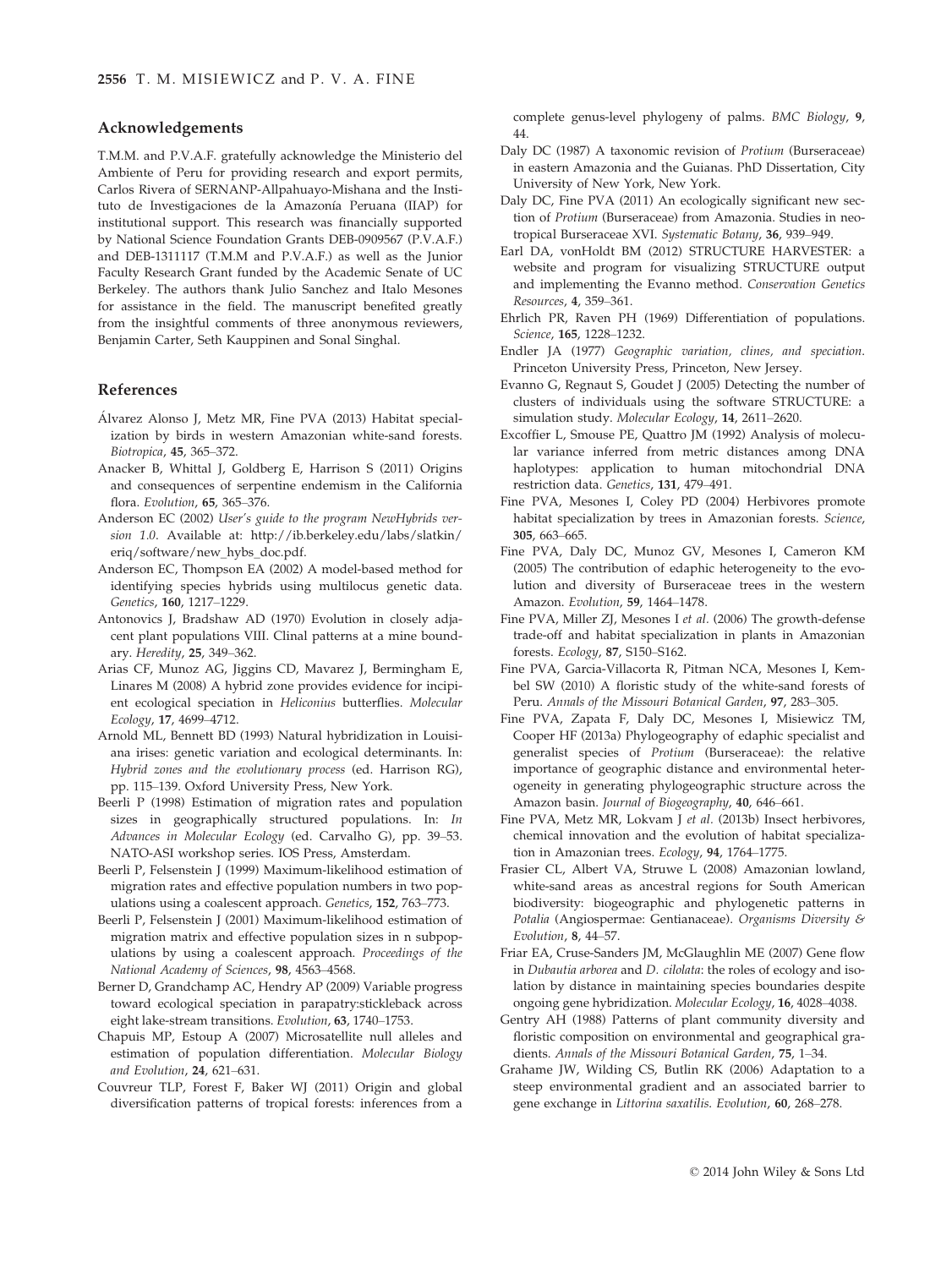- Haffer J (2008) Hypotheses to explain the origin of species in Amazonia. Brazilian Journal of Biology, 68, 917–947.
- Haldane JBS (1948) The theory of a cline. Journal of Genetics, 48, 277–284.
- Hendry AP, Taylor EB (2004) How much of the variation in adaptive divergence can be explained by gene flow? An evaluation using lake-stream stickleback pairs. Evolution, 58, 2319–2331.
- Hendry AP, Day T, Taylor EB (2001) Population mixing and the adaptive divergence of quantitative traits in discrete populations: a theoretical framework for empirical tests. Evolution, 55, 459-466.
- Hoorn C (1993) Marine incursions and the influence of Andean tectonics on the Miocene depositional history of northwestern Amazonia: results of a palynostratigraphic study. Paleogeography Paleoclimatology Paleoecology, 112, 187–238.
- Howard DJ, Gregory PG, Chu J, Cain ML (1998) Conspecific sperm precedence is an effective barrier to hybridization between closely related species. Evolution, 52, 511–516.
- Jakobsson M, Rosenberg NA (2007) CLUMPP: a cluster matching and permutation program for dealing with label switching and multimodality in analysis of population structure. Bioinformatics, 23, 1801–1806.
- Jensen JL, Bohonak AJ, Kelley ST (2005) Isolation by distance, web service. BMC Genetics, 6, 6–13.
- Jiggins CD, Mallet J (2000) Bimodal hybrid zones and speciation. Trends in Ecology and Evolution, 15, 250–255.
- Latta RG (2004) Gene flow, adaptive population divergence and comparative population structure across loci. New Phytologist, 161, 51–58.
- Lawton-Rauh A, Friar EA, Remington DL (2007) Coordinated temporal patterns of differentiation among molecular markers in recently-derived species of the Hawaiian silversword alliance adaptive radiation (Heliantheae, Asteraceae). Molecular Ecology, 16, 3993–3994.
- Leinonen T, Cano JM, Makinen H, Merilä J (2006) Contrasting patterns of body shape and neutral genetic divergence in marine and lake populations of threespine sticklebacks. Journal of Evolutionary Biology, 19, 1803–1812.
- Mayr E (1963) Animal species and evolution. Harvard University Press, Cambridge, Massachusetts.
- Mendez M, Rosenbaum HC, Subramaniam A, Yackulic C, Bordino P (2010) Isolation by environmental distance in mobile marine species: molecular ecology of franciscana dolphins at their southern range. Molecular Ecology, 19, 2212–2228.
- Merilä J, Crnokrak P (2001) Comparison of genetic differentiation at marker loci and quantitative traits. Journal of Evolutionary Biology, 14, 892–903.
- Misiewicz TM (2014) Ecological divergence and reproductive isolation in an Amazonian tropical tree: Protium subserratum (Burseraceae). PhD Dissertation, University of California Berkeley, California.
- Misiewicz TM, Barbosa CEA, Fine PVA (2012) Microsatellite Primers for an Amazonian lowland tropical tree, Protium subserratum (Burseraceae). AJB Primer Notes and Protocols in the Plant Sciences, 99, E465–E467.
- Nosil P (2012) Ecological speciation. Oxford University Press, Oxford.
- Nosil P, Egan SP, Funk DJ (2007) Heterogeneous genomic differentiation between walking-stick ecotypes: "Isolation by

adaptation" and multiple roles for divergent selection. Evolution, 62, 316–336.

- Nosil P, Funk DJ, Ortiz-Barrientos D (2009) Divergent selection and heterogeneous genomic divergence. Molecular Ecology, 18, 375–402.
- Ogden R, Thorpe RS (2002) Molecular evidence for ecological speciation in tropical habitats. Proceedings of the National Academy of the Sciences, 99, 13612–13615.
- van Oosterhout C, Hutchinson WF, Wills DPM, Shipley P (2004) Micro-checker: software for identifying and correcting genotyping errors in microsatellite data. Molecular Ecology Notes, 4, 535–538.
- Peakall R, Smouse PE (2006) GENALEX 6: genetic analysis in Excel. Population genetic software for teaching and research. Molecular Ecology Notes, 6, 288–295.
- Pregitzer CC, Bailey JK, Hart SC, Schweitzer JA (2010) Soils as agents of selection: feedbacks between plants and soils alter seedling survival and performance. Evolutionary Ecology, 24, 1045–1059.
- Pritchard JK, Stephens P, Donnelly P (2000) Inference of population structure using multilocus genotype data. Genetics, 155, 945–959.
- Raymond M, Rousset F (1995) GENEPOP (version 1.2): Population genetics software for exact tests and Ecumenicism. Journal of Heredity, 86, 248–249.
- R Development Core Team (2008) R: A Language and Environment for Statistical Computing. R Foundation for Statistical Computing, Vienna, Austria. Available at: http://www. R-project.org.
- Remington DL, Robichaux RH (2007) Influences of gene flow on adaptive speciation in the Dubautia arborea–D. ciliolata complex. Molecular Ecology, 16, 4014–4027.
- Rice WR (1989) Analyzing tables of statistical tests. Evolution, 43, 223–225.
- Richardson JE, Pennington TR, Pennington TD, Hollingsworth PM (2001) Rapid diversification of a species-rich genus of neotropical rainforest trees. Science, 293, 2242–2245.
- Rieseberg LH, Whitton J, Gardner K (1999) Hybrid zones and the genetic architecture of a barrier to gene flow between two sunflower species. Genetics, 152, 713–727.
- Rosenberg NA (2004) DISTRUCT: a program for the graphical display of population structure. Molecular Ecology Notes, 4, 137–138.
- Rosenthal DM, Ludwig F, Donovan LA (2005) Plant responses to an edaphic gradient across an active sand dune/desert boundary in the great basin desert. International Journal of Plant Sciences, 166, 247–255.
- Ross CL, Harrison RG (2002) A fine-scale spatial analysis of the mosaic hybrid zone between Gryllus firmus and Gryllus pennsylvanicus. Evolution, 56, 2296–2312.
- Rundle HD, Nosil P (2005) Ecological speciation. Ecology Letters, 8, 336–352.
- Sääksjärvi IE, Haataja S, Neuvonen S et al. (2004) High local species richness of parasitic wasps (Hymenoptera: Ichneumonidae; Pimplinae and Rhyssinae) from the lowland rainforests of Peruvian Amazonia. Ecological Entomology, 29, 735–743.
- Savolainen V, Anstett MC, Lexer C et al. (2006) Sympatric speciation in palms on an oceanic island. Science, 441, 210–213.
- Searcy KB, Macnair MR (1990) Differential seed production in Mimulus gattatus in response to increasing concentrations of